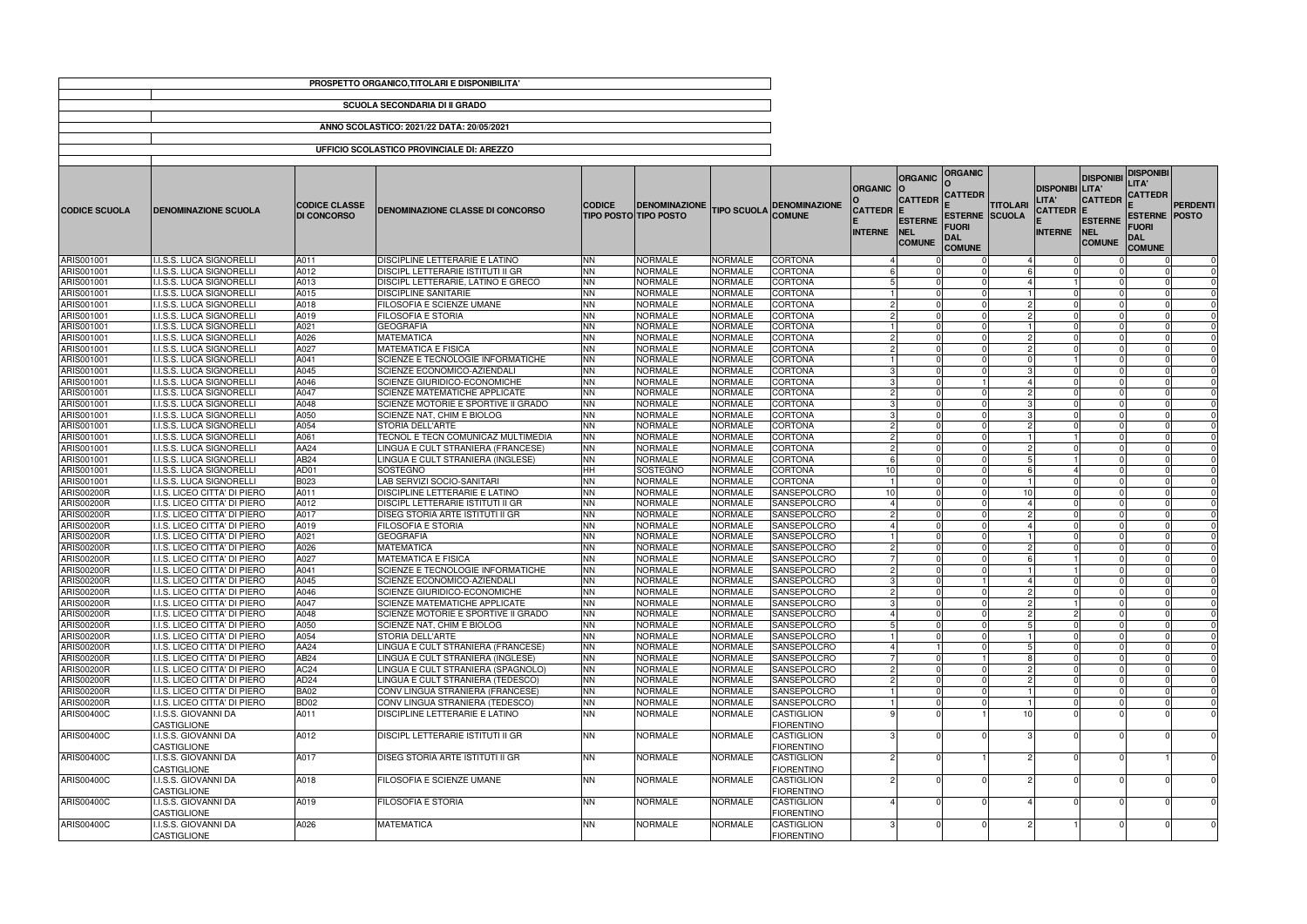| <b>CODICE SCUOLA</b>                   | <b>DENOMINAZIONE SCUOLA</b>              | <b>CODICE CLASSE</b><br><b>DI CONCORSO</b> | <b>DENOMINAZIONE CLASSE DI CONCORSO</b>                              | <b>CODICE</b>          | <b>DENOMINAZIONE</b><br><b>TIPO POSTO TIPO POSTO</b> | <b>TIPO SCUOLA</b>               | <b>DENOMINAZIONE</b><br><b>COMUNE</b>  | <b>ORGANIC</b><br><b>CATTEDR E</b><br><b>INTERNE</b> | <b>ORGANIC</b><br><b>CATTEDR</b><br><b>ESTERNE</b><br><b>NEL</b><br><b>COMUNE</b> | <b>ORGANIC</b><br><b>CATTEDR</b><br><b>ESTERNE SCUOLA</b><br>Fuori<br><b>DAL</b> | <b>TITOLARI</b> | <b>DISPONIBI LITA'</b><br>LITA'<br>CATTEDR  E<br><b>INTERNE</b> | <b>DISPONIBI</b><br><b>CATTEDR</b><br><b>ESTERNE</b><br><b>INEL</b><br><b>COMUNE</b> | <b>DISPONIBI</b><br>LITA'<br><b>CATTEDR</b><br><b>ESTERNE POSTO</b><br>Fuori<br>DAL | <b>PERDENTI</b>         |
|----------------------------------------|------------------------------------------|--------------------------------------------|----------------------------------------------------------------------|------------------------|------------------------------------------------------|----------------------------------|----------------------------------------|------------------------------------------------------|-----------------------------------------------------------------------------------|----------------------------------------------------------------------------------|-----------------|-----------------------------------------------------------------|--------------------------------------------------------------------------------------|-------------------------------------------------------------------------------------|-------------------------|
| ARIS00400C                             | I.I.S.S. GIOVANNI DA                     | A027                                       | <b>MATEMATICA E FISICA</b>                                           | <b>NN</b>              | <b>NORMALE</b>                                       | NORMALE                          | <b>CASTIGLION</b>                      |                                                      |                                                                                   | <b>COMUNE</b>                                                                    |                 |                                                                 |                                                                                      | <b>COMUNE</b>                                                                       | $\mathbf 0$             |
| ARIS00400C                             | CASTIGLIONE<br>I.I.S.S. GIOVANNI DA      | A040                                       | TECNOLOGIE ELETTRICHE ELETTRONICHE                                   | <b>NN</b>              | <b>NORMALE</b>                                       | NORMALE                          | <b>FIORENTINO</b><br><b>CASTIGLION</b> |                                                      |                                                                                   |                                                                                  |                 |                                                                 |                                                                                      |                                                                                     |                         |
|                                        | CASTIGLIONE                              |                                            |                                                                      |                        |                                                      |                                  | <b>FIORENTINO</b>                      |                                                      |                                                                                   |                                                                                  |                 |                                                                 |                                                                                      |                                                                                     |                         |
| <b>ARIS00400C</b>                      | I.I.S.S. GIOVANNI DA                     | A046                                       | SCIENZE GIURIDICO-ECONOMICHE                                         | <b>NN</b>              | <b>NORMALE</b>                                       | NORMALE                          | <b>CASTIGLION</b>                      |                                                      |                                                                                   |                                                                                  |                 |                                                                 |                                                                                      |                                                                                     | $\Omega$                |
|                                        | CASTIGLIONE                              |                                            |                                                                      |                        |                                                      |                                  | <b>FIORENTINO</b>                      |                                                      |                                                                                   |                                                                                  |                 |                                                                 |                                                                                      |                                                                                     |                         |
| ARIS00400C                             | I.I.S.S. GIOVANNI DA                     | A048                                       | SCIENZE MOTORIE E SPORTIVE II GRADO                                  | <b>NN</b>              | <b>NORMALE</b>                                       | NORMALE                          | CASTIGLION                             |                                                      |                                                                                   |                                                                                  |                 |                                                                 |                                                                                      |                                                                                     | $\Omega$                |
|                                        | CASTIGLIONE                              |                                            |                                                                      |                        |                                                      |                                  | <b>FIORENTINO</b>                      |                                                      |                                                                                   |                                                                                  |                 |                                                                 |                                                                                      |                                                                                     |                         |
| <b>ARIS00400C</b>                      | I.I.S.S. GIOVANNI DA<br>CASTIGLIONE      | A050                                       | SCIENZE NAT, CHIM E BIOLOG                                           | <b>NN</b>              | <b>NORMALE</b>                                       | NORMALE                          | <b>CASTIGLION</b><br><b>FIORENTINO</b> |                                                      |                                                                                   |                                                                                  |                 |                                                                 |                                                                                      |                                                                                     |                         |
| <b>ARIS00400C</b>                      | I.I.S.S. GIOVANNI DA                     | AA24                                       | LINGUA E CULT STRANIERA (FRANCESE)                                   | <b>NN</b>              | <b>NORMALE</b>                                       | NORMALE                          | CASTIGLION                             |                                                      |                                                                                   |                                                                                  |                 |                                                                 |                                                                                      |                                                                                     | $\Omega$                |
|                                        | CASTIGLIONE                              |                                            |                                                                      |                        |                                                      |                                  | <b>FIORENTINO</b>                      |                                                      |                                                                                   |                                                                                  |                 |                                                                 |                                                                                      |                                                                                     |                         |
| <b>ARIS00400C</b>                      | I.I.S.S. GIOVANNI DA                     | AB24                                       | LINGUA E CULT STRANIERA (INGLESE)                                    | <b>NN</b>              | <b>NORMALE</b>                                       | <b>NORMALE</b>                   | <b>CASTIGLION</b>                      |                                                      |                                                                                   |                                                                                  |                 |                                                                 |                                                                                      |                                                                                     | $\Omega$                |
|                                        | <b>CASTIGLIONE</b>                       |                                            |                                                                      |                        |                                                      |                                  | <b>FIORENTINO</b>                      |                                                      |                                                                                   |                                                                                  |                 |                                                                 |                                                                                      |                                                                                     |                         |
| <b>ARIS00400C</b>                      | I.I.S.S. GIOVANNI DA                     | AC <sub>24</sub>                           | LINGUA E CULT STRANIERA (SPAGNOLO)                                   | <b>NN</b>              | <b>NORMALE</b>                                       | <b>NORMALE</b>                   | <b>CASTIGLION</b>                      |                                                      |                                                                                   |                                                                                  |                 |                                                                 |                                                                                      |                                                                                     |                         |
|                                        | CASTIGLIONE<br>I.I.S.S. GIOVANNI DA      | AD01                                       | <b>SOSTEGNO</b>                                                      | <b>HH</b>              |                                                      | NORMALE                          | <b>FIORENTINO</b><br><b>CASTIGLION</b> |                                                      |                                                                                   |                                                                                  |                 |                                                                 |                                                                                      |                                                                                     |                         |
| <b>ARIS00400C</b>                      | CASTIGLIONE                              |                                            |                                                                      |                        | SOSTEGNO                                             |                                  | <b>FIORENTINO</b>                      |                                                      |                                                                                   |                                                                                  |                 |                                                                 |                                                                                      |                                                                                     |                         |
| ARIS00400C                             | I.I.S.S. GIOVANNI DA                     | AD <sub>24</sub>                           | LINGUA E CULT STRANIERA (TEDESCO)                                    | <b>NN</b>              | <b>NORMALE</b>                                       | <b>NORMALE</b>                   | CASTIGLION                             |                                                      |                                                                                   |                                                                                  |                 |                                                                 |                                                                                      |                                                                                     | $\Omega$                |
|                                        | <b>CASTIGLIONE</b>                       |                                            |                                                                      |                        |                                                      |                                  | <b>FIORENTINO</b>                      |                                                      |                                                                                   |                                                                                  |                 |                                                                 |                                                                                      |                                                                                     |                         |
| <b>ARIS00400C</b>                      | I.I.S.S. GIOVANNI DA                     | <b>B015</b>                                | LAB SC E TECNOL ELETTR ELETTRONIC                                    | <b>NN</b>              | <b>NORMALE</b>                                       | NORMALE                          | <b>CASTIGLION</b>                      |                                                      |                                                                                   |                                                                                  |                 |                                                                 |                                                                                      |                                                                                     | $\Omega$                |
|                                        | CASTIGLIONE                              |                                            |                                                                      |                        |                                                      |                                  | <b>FIORENTINO</b>                      |                                                      |                                                                                   |                                                                                  |                 |                                                                 |                                                                                      |                                                                                     |                         |
| <b>ARIS00400C</b>                      | I.I.S.S. GIOVANNI DA                     | <b>BB02</b>                                | CONV LINGUA STRANIERA (INGLESE)                                      | <b>NN</b>              | <b>NORMALE</b>                                       | NORMALE                          | <b>CASTIGLION</b>                      |                                                      |                                                                                   |                                                                                  |                 |                                                                 |                                                                                      |                                                                                     | $\Omega$                |
|                                        | CASTIGLIONE<br><b>MARGARITONE</b>        | A012                                       | DISCIPL LETTERARIE ISTITUTI II GR                                    | <b>NN</b>              | <b>NORMALE</b>                                       | <b>NORMALE</b>                   | <b>FIORENTINO</b><br><b>AREZZO</b>     | 14                                                   |                                                                                   |                                                                                  |                 |                                                                 |                                                                                      |                                                                                     | $\Omega$                |
| ARIS00700X<br><b>ARIS00700X</b>        | <b>MARGARITONE</b>                       | A015                                       | <b>DISCIPLINE SANITARIE</b>                                          | <b>NN</b>              | <b>NORMALE</b>                                       | <b>NORMALE</b>                   | <b>AREZZO</b>                          |                                                      |                                                                                   |                                                                                  |                 |                                                                 |                                                                                      |                                                                                     |                         |
| <b>ARIS00700X</b>                      | <b>MARGARITONE</b>                       | A016                                       | <b>DISEG ARTIST MODELLAZ ODONTOTEC</b>                               | <b>NN</b>              | <b>NORMALE</b>                                       | NORMALE                          | <b>AREZZO</b>                          |                                                      |                                                                                   |                                                                                  |                 |                                                                 |                                                                                      |                                                                                     | $\Omega$                |
| <b>ARIS00700X</b>                      | <b>MARGARITONE</b>                       | A018                                       | <b>FILOSOFIA E SCIENZE UMANE</b>                                     | <b>NN</b>              | <b>NORMALE</b>                                       | <b>NORMALE</b>                   | <b>AREZZO</b>                          |                                                      |                                                                                   |                                                                                  |                 |                                                                 |                                                                                      |                                                                                     | $\Omega$                |
| <b>ARIS00700X</b>                      | <b>MARGARITONE</b>                       | A020                                       | <b>FISICA</b>                                                        | <b>NN</b>              | <b>NORMALE</b>                                       | <b>NORMALE</b>                   | <b>AREZZO</b>                          |                                                      |                                                                                   |                                                                                  |                 |                                                                 |                                                                                      |                                                                                     | $\Omega$                |
| <b>ARIS00700X</b>                      | <b>MARGARITONE</b>                       | A026                                       | <b>MATEMATICA</b>                                                    | <b>NN</b>              | <b>NORMALE</b>                                       | NORMALE                          | <b>AREZZO</b>                          |                                                      |                                                                                   |                                                                                  |                 |                                                                 |                                                                                      |                                                                                     | $\Omega$                |
| <b>ARIS00700X</b>                      | <b>MARGARITONE</b>                       | A033                                       | SCIENZE E TECNOLOGIE AERONAUTICHE                                    | <b>NN</b>              | <b>NORMALE</b>                                       | <b>NORMALE</b>                   | <b>AREZZO</b>                          |                                                      |                                                                                   |                                                                                  |                 |                                                                 |                                                                                      |                                                                                     |                         |
| <b>ARIS00700X</b>                      | <b>MARGARITONE</b>                       | A034                                       | SCIENZE E TECNOLOGIE CHIMICHE                                        | <b>NN</b><br><b>NN</b> | <b>NORMALE</b>                                       | <b>NORMALE</b>                   | <b>AREZZO</b>                          |                                                      |                                                                                   |                                                                                  |                 |                                                                 |                                                                                      |                                                                                     | $\mathbf 0$<br>$\Omega$ |
| <b>ARIS00700X</b><br><b>ARIS00700X</b> | <b>MARGARITONE</b><br><b>MARGARITONE</b> | A037<br>A038                               | COSTRUZ TECNOL E TECN RAPPR GRAFICA<br>TECNOL COSTR AERONAUTICHE     | <b>NN</b>              | <b>NORMALE</b><br><b>NORMALE</b>                     | <b>NORMALE</b><br><b>NORMALE</b> | <b>AREZZO</b><br><b>AREZZO</b>         |                                                      |                                                                                   |                                                                                  |                 |                                                                 |                                                                                      |                                                                                     |                         |
| ARIS00700X                             | <b>MARGARITONE</b>                       | A040                                       | TECNOLOGIE ELETTRICHE ELETTRONICHE                                   | <b>NN</b>              | <b>NORMALE</b>                                       | <b>NORMALE</b>                   | <b>AREZZO</b>                          |                                                      |                                                                                   |                                                                                  |                 |                                                                 |                                                                                      |                                                                                     | 0                       |
| <b>ARIS00700X</b>                      | MARGARITONE                              | A041                                       | SCIENZE E TECNOLOGIE INFORMATICHE                                    | <b>NN</b>              | <b>NORMALE</b>                                       | NORMALE                          | <b>AREZZO</b>                          |                                                      |                                                                                   |                                                                                  |                 |                                                                 |                                                                                      |                                                                                     |                         |
| <b>ARIS00700X</b>                      | <b>MARGARITONE</b>                       | A042                                       | SCIENZE E TECNOLOGIE MECCANICHE                                      | <b>NN</b>              | <b>NORMALE</b>                                       | NORMALE                          | <b>AREZZO</b>                          |                                                      | 41                                                                                |                                                                                  |                 |                                                                 |                                                                                      |                                                                                     |                         |
| ARIS00700X                             | MARGARITONE                              | A045                                       | SCIENZE ECONOMICO-AZIENDALI                                          | <b>NN</b>              | <b>NORMALE</b>                                       | NORMALE                          | AREZZO                                 | $\mathfrak{p}$                                       |                                                                                   |                                                                                  |                 | $\Omega$                                                        |                                                                                      |                                                                                     | 0                       |
| ARIS00700X                             | MARGARITONE                              | A046                                       | SCIENZE GIURIDICO-ECONOMICHE                                         | <b>NN</b>              | <b>NORMALE</b>                                       | <b>NORMALE</b>                   | <b>AREZZO</b>                          |                                                      |                                                                                   |                                                                                  |                 |                                                                 |                                                                                      |                                                                                     |                         |
| ARIS00700X<br><b>ARIS00700X</b>        | <b>MARGARITONE</b><br><b>MARGARITONE</b> | A047<br>A048                               | SCIENZE MATEMATICHE APPLICATE<br>SCIENZE MOTORIE E SPORTIVE II GRADO | <b>NN</b><br><b>NN</b> | <b>NORMALE</b>                                       | NORMALE                          | AREZZO<br>AREZZO                       |                                                      |                                                                                   |                                                                                  |                 |                                                                 |                                                                                      |                                                                                     | $\Omega$                |
| ARIS00700X                             | <b>MARGARITONE</b>                       | A050                                       | SCIENZE NAT, CHIM E BIOLOG                                           | <b>NN</b>              | <b>NORMALE</b><br><b>NORMALE</b>                     | NORMALE<br><b>NORMALE</b>        | AREZZO                                 |                                                      |                                                                                   |                                                                                  |                 |                                                                 |                                                                                      |                                                                                     |                         |
| <b>ARIS00700X</b>                      | MARGARITONE                              | A061                                       | TECNOL E TECN COMUNICAZ MULTIMEDIA                                   | <b>NN</b>              | <b>NORMALE</b>                                       | NORMALE                          | <b>AREZZO</b>                          |                                                      |                                                                                   |                                                                                  |                 |                                                                 |                                                                                      |                                                                                     |                         |
| <b>ARIS00700X</b>                      | <b>MARGARITONE</b>                       | A062                                       | TECNOL E TECNICHE PER LA GRAFICA                                     | <b>NN</b>              | <b>NORMALE</b>                                       | NORMALE                          | AREZZO                                 |                                                      |                                                                                   |                                                                                  |                 |                                                                 |                                                                                      |                                                                                     | $\Omega$                |
| <b>ARIS00700X</b>                      | <b>MARGARITONE</b>                       | AA24                                       | LINGUA E CULT STRANIERA (FRANCESE)                                   | <b>NN</b>              | <b>NORMALE</b>                                       | NORMALE                          | AREZZO                                 |                                                      |                                                                                   |                                                                                  |                 |                                                                 |                                                                                      |                                                                                     |                         |
| ARIS00700X                             | <b>MARGARITONE</b>                       | AB24                                       | LINGUA E CULT STRANIERA (INGLESE)                                    | <b>NN</b>              | <b>NORMALE</b>                                       | <b>NORMALE</b>                   | <b>AREZZO</b>                          |                                                      |                                                                                   |                                                                                  |                 |                                                                 |                                                                                      |                                                                                     | $\Omega$                |
| <b>ARIS00700X</b>                      | <b>MARGARITONE</b>                       | AD01                                       | <b>SOSTEGNO</b>                                                      | <b>HH</b>              | SOSTEGNO                                             | <b>NORMALE</b>                   | <b>AREZZO</b>                          | 21                                                   |                                                                                   |                                                                                  | 14              |                                                                 |                                                                                      |                                                                                     | $\Omega$                |
| <b>ARIS00700X</b><br>ARIS00700X        | <b>MARGARITONE</b><br><b>MARGARITONE</b> | AF <sub>24</sub><br><b>B003</b>            | LINGUA E CULT STRANIERA (ALBANESE)<br>LABORATORI DI FISICA           | <b>NN</b><br><b>NN</b> | <b>NORMALE</b><br><b>NORMALE</b>                     | NORMALE<br><b>NORMALE</b>        | <b>AREZZO</b><br>AREZZO                |                                                      |                                                                                   |                                                                                  |                 |                                                                 |                                                                                      |                                                                                     |                         |
| <b>ARIS00700X</b>                      | MARGARITONE                              | <b>B006</b>                                | LABORATORIO DI ODONTOTECNICA                                         | <b>NN</b>              | <b>NORMALE</b>                                       | NORMALE                          | <b>AREZZO</b>                          |                                                      |                                                                                   |                                                                                  |                 |                                                                 |                                                                                      |                                                                                     |                         |
| <b>ARIS00700X</b>                      | <b>MARGARITONE</b>                       | <b>B009</b>                                | LAB SCIENZE E TECNOL AERONAUTICHE                                    | <b>NN</b>              | <b>NORMALE</b>                                       | NORMALE                          | AREZZO                                 |                                                      |                                                                                   |                                                                                  |                 |                                                                 |                                                                                      |                                                                                     |                         |
| ARIS00700X                             | MARGARITONE                              | <b>B015</b>                                | LAB SC E TECNOL ELETTR ELETTRONIC                                    | <b>NN</b>              | <b>NORMALE</b>                                       | NORMALE                          | <b>AREZZO</b>                          |                                                      |                                                                                   |                                                                                  |                 |                                                                 |                                                                                      |                                                                                     | $\Omega$                |
| <b>ARIS00700X</b>                      | MARGARITONE                              | B016                                       | LAB SCIENZE E TECNOL INFORMATICHE                                    | <b>NN</b>              | <b>NORMALE</b>                                       | <b>NORMALE</b>                   | <b>AREZZO</b>                          |                                                      |                                                                                   |                                                                                  |                 |                                                                 |                                                                                      |                                                                                     |                         |
| <b>ARIS00700X</b>                      | <b>MARGARITONE</b>                       | <b>B017</b>                                | LAB SCIENZE E TECNOL MECCANICHE                                      | <b>NN</b>              | <b>NORMALE</b>                                       | NORMALE                          | AREZZO                                 |                                                      |                                                                                   |                                                                                  | $\overline{c}$  |                                                                 |                                                                                      |                                                                                     | $\Omega$                |
| <b>ARIS00700X</b>                      | MARGARITONE                              | B022                                       | LAB TECNOL E TECN COMUNICAZ MULTIME                                  | <b>NN</b>              | <b>NORMALE</b>                                       | NORMALE                          | <b>AREZZO</b>                          |                                                      |                                                                                   |                                                                                  | -C              |                                                                 |                                                                                      | $\Omega$                                                                            | $\Omega$                |
| <b>ARIS00700X</b><br><b>ARIS00700X</b> | MARGARITONE                              | B023<br><b>B028</b>                        | LAB SERVIZI SOCIO-SANITARI                                           | <b>NN</b>              | <b>NORMALE</b>                                       | NORMALE                          | <b>AREZZO</b><br>AREZZO                |                                                      |                                                                                   |                                                                                  | $\overline{c}$  |                                                                 |                                                                                      |                                                                                     |                         |
| <b>ARIS00700X</b>                      | <b>MARGARITONE</b><br>MARGARITONE        | B029                                       | LABORATORIO DI TECNOLOGIE ORAFE<br>GABINETTO FISIOTERAPICO           | <b>NN</b><br><b>NN</b> | <b>NORMALE</b><br><b>NORMALE</b>                     | NORMALE<br>NORMALE               | <b>AREZZO</b>                          |                                                      |                                                                                   |                                                                                  |                 |                                                                 |                                                                                      |                                                                                     | $\Omega$<br>$\Omega$    |
| ARIS00800Q                             | I.I.S.S. VALDARNO                        | A012                                       | DISCIPL LETTERARIE ISTITUTI II GR                                    | <b>NN</b>              | <b>NORMALE</b>                                       | NORMALE                          | <b>SAN GIOVANNI</b>                    | 21                                                   |                                                                                   |                                                                                  | 10              | 11                                                              |                                                                                      |                                                                                     | $\mathbf 0$             |
|                                        |                                          |                                            |                                                                      |                        |                                                      |                                  | VALDARNO                               |                                                      |                                                                                   |                                                                                  |                 |                                                                 |                                                                                      |                                                                                     |                         |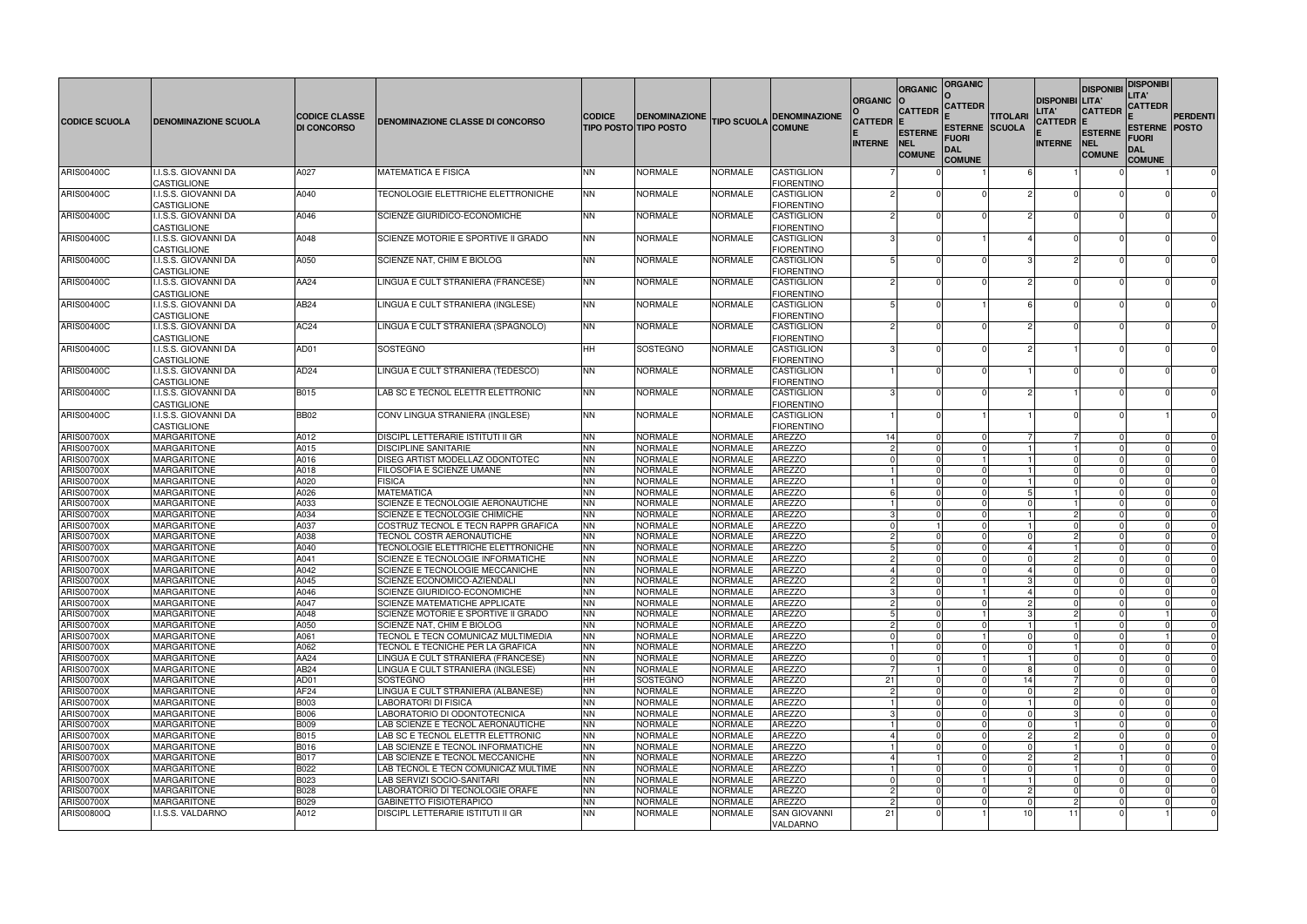|                                 |                                            |                      |                                                    |                        |                                  |                           |                                    |                | <b>ORGANIC</b>              | <b>ORGANIC</b>                 |                 |                                 | <b>DISPONIBI</b>            | <b>DISPONIBI</b><br>LITA'     |                         |
|---------------------------------|--------------------------------------------|----------------------|----------------------------------------------------|------------------------|----------------------------------|---------------------------|------------------------------------|----------------|-----------------------------|--------------------------------|-----------------|---------------------------------|-----------------------------|-------------------------------|-------------------------|
|                                 |                                            | <b>CODICE CLASSE</b> |                                                    | <b>CODICE</b>          | <b>DENOMINAZIONE</b>             |                           | <b>DENOMINAZIONE</b>               | <b>ORGANIC</b> | <b>CATTEDR</b>              | <b>CATTEDR</b>                 | <b>TITOLARI</b> | <b>DISPONIBI LITA'</b><br>LITA' | <b>CATTEDR</b>              | <b>CATTEDR</b>                | <b>PERDENTI</b>         |
| <b>CODICE SCUOLA</b>            | <b>DENOMINAZIONE SCUOLA</b>                | <b>DI CONCORSO</b>   | DENOMINAZIONE CLASSE DI CONCORSO                   |                        | <b>TIPO POSTO TIPO POSTO</b>     | <b>TIPO SCUOLA</b>        | <b>COMUNE</b>                      | <b>CATTEDR</b> | <b>ESTERNE</b>              | <b>ESTERNE SCUOLA</b><br>Fuori |                 | <b>CATTEDR  E</b>               | <b>ESTERNE</b>              | <b>ESTERNE POSTO</b><br>Fuori |                         |
|                                 |                                            |                      |                                                    |                        |                                  |                           |                                    | <b>INTERNE</b> | <b>NEL</b><br><b>COMUNE</b> | <b>DAL</b><br><b>COMUNE</b>    |                 | <b>INTERNE</b>                  | <b>NEL</b><br><b>COMUNE</b> | DAL<br><b>COMUNE</b>          |                         |
| ARIS00800Q                      | I.I.S.S. VALDARNO                          | A017                 | DISEG STORIA ARTE ISTITUTI II GR                   | <b>NN</b>              | <b>NORMALE</b>                   | <b>NORMALE</b>            | <b>SAN GIOVANNI</b>                |                |                             |                                |                 |                                 |                             |                               | $\mathbf 0$             |
| ARIS00800Q                      | I.I.S.S. VALDARNO                          | A020                 | <b>FISICA</b>                                      | <b>NN</b>              | <b>NORMALE</b>                   | <b>NORMALE</b>            | VALDARNO<br><b>SAN GIOVANNI</b>    |                |                             |                                |                 |                                 |                             |                               |                         |
|                                 |                                            |                      |                                                    |                        |                                  |                           | VALDARNO                           |                |                             |                                |                 |                                 |                             |                               |                         |
| ARIS00800Q                      | I.I.S.S. VALDARNO                          | A021                 | GEOGRAFIA                                          | <b>NN</b>              | <b>NORMALE</b>                   | NORMALE                   | <b>SAN GIOVANNI</b><br>VALDARNO    |                |                             |                                |                 |                                 |                             |                               | $\Omega$                |
| ARIS00800Q                      | I.I.S.S. VALDARNO                          | A026                 | MATEMATICA                                         | <b>NN</b>              | <b>NORMALE</b>                   | <b>NORMALE</b>            | <b>SAN GIOVANNI</b><br>VALDARNO    | 12             |                             |                                |                 |                                 |                             |                               | $\Omega$                |
| ARIS00800Q                      | I.I.S.S. VALDARNO                          | A034                 | SCIENZE E TECNOLOGIE CHIMICHE                      | <b>NN</b>              | <b>NORMALE</b>                   | <b>NORMALE</b>            | <b>SAN GIOVANNI</b>                |                |                             |                                |                 |                                 |                             |                               |                         |
| ARIS00800Q                      | I.I.S.S. VALDARNO                          | A037                 | COSTRUZ TECNOL E TECN RAPPR GRAFICA                | <b>NN</b>              | <b>NORMALE</b>                   | <b>NORMALE</b>            | VALDARNO<br><b>SAN GIOVANNI</b>    |                |                             |                                |                 |                                 |                             |                               | $\Omega$                |
|                                 |                                            |                      |                                                    |                        |                                  |                           | VALDARNO                           |                |                             |                                |                 |                                 |                             |                               |                         |
| ARIS00800Q                      | I.I.S.S. VALDARNO                          | A040                 | TECNOLOGIE ELETTRICHE ELETTRONICHE                 | <b>NN</b>              | <b>NORMALE</b>                   | <b>NORMALE</b>            | <b>SAN GIOVANNI</b>                | 12             |                             |                                |                 |                                 |                             |                               | $\Omega$                |
| ARIS00800Q                      | I.I.S.S. VALDARNO                          | A041                 | SCIENZE E TECNOLOGIE INFORMATICHE                  | <b>NN</b>              | <b>NORMALE</b>                   | <b>NORMALE</b>            | VALDARNO<br><b>SAN GIOVANNI</b>    |                |                             |                                |                 |                                 |                             |                               |                         |
|                                 |                                            |                      |                                                    |                        |                                  |                           | VALDARNO                           |                |                             |                                |                 |                                 |                             |                               |                         |
| ARIS00800Q                      | I.I.S.S. VALDARNO                          | A042                 | SCIENZE E TECNOLOGIE MECCANICHE                    | <b>NN</b>              | <b>NORMALE</b>                   | <b>NORMALE</b>            | <b>SAN GIOVANNI</b><br>VALDARNO    |                |                             |                                |                 |                                 |                             |                               |                         |
| ARIS00800Q                      | I.I.S.S. VALDARNO                          | A045                 | <b>SCIENZE ECONOMICO-AZIENDALI</b>                 | <b>NN</b>              | <b>NORMALE</b>                   | <b>NORMALE</b>            | <b>SAN GIOVANNI</b>                |                |                             |                                |                 |                                 |                             |                               | $\Omega$                |
| ARIS00800Q                      | I.I.S.S. VALDARNO                          | A046                 | SCIENZE GIURIDICO-ECONOMICHE                       | <b>NN</b>              | <b>NORMALE</b>                   | NORMALE                   | VALDARNO<br><b>SAN GIOVANNI</b>    |                |                             |                                |                 |                                 |                             |                               | $\Omega$                |
|                                 |                                            |                      |                                                    |                        |                                  |                           | VALDARNO                           |                |                             |                                |                 |                                 |                             |                               |                         |
| <b>ARIS00800Q</b>               | I.I.S.S. VALDARNO                          | A047                 | SCIENZE MATEMATICHE APPLICATE                      | <b>NN</b>              | <b>NORMALE</b>                   | NORMALE                   | <b>SAN GIOVANNI</b>                |                |                             |                                |                 |                                 |                             |                               | $\Omega$                |
| ARIS00800Q                      | I.I.S.S. VALDARNO                          | A048                 | SCIENZE MOTORIE E SPORTIVE II GRADO                | <b>NN</b>              | <b>NORMALE</b>                   | NORMALE                   | VALDARNO<br><b>SAN GIOVANNI</b>    |                |                             |                                |                 |                                 |                             |                               | $\Omega$                |
|                                 |                                            |                      |                                                    |                        |                                  |                           | VALDARNO                           |                |                             |                                |                 |                                 |                             |                               |                         |
| ARIS00800Q                      | I.I.S.S. VALDARNO                          | A050                 | SCIENZE NAT, CHIM E BIOLOG                         | <b>NN</b>              | <b>NORMALE</b>                   | NORMALE                   | <b>SAN GIOVANNI</b><br>VALDARNO    |                |                             |                                |                 |                                 |                             |                               | $\Omega$                |
| ARIS00800Q                      | I.I.S.S. VALDARNO                          | A054                 | STORIA DELL'ARTE                                   | <b>NN</b>              | <b>NORMALE</b>                   | <b>NORMALE</b>            | <b>SAN GIOVANNI</b>                |                |                             |                                |                 |                                 |                             |                               | $\Omega$                |
| ARIS00800Q                      | I.I.S.S. VALDARNO                          | AA24                 | LINGUA E CULT STRANIERA (FRANCESE)                 | <b>NN</b>              | <b>NORMALE</b>                   | <b>NORMALE</b>            | VALDARNO<br><b>SAN GIOVANNI</b>    |                |                             |                                |                 |                                 |                             |                               |                         |
|                                 |                                            |                      |                                                    |                        |                                  |                           | VALDARNO                           |                |                             |                                |                 |                                 |                             |                               |                         |
| ARIS00800Q                      | I.I.S.S. VALDARNO                          | AB24                 | LINGUA E CULT STRANIERA (INGLESE)                  | <b>NN</b>              | <b>NORMALE</b>                   | NORMALE                   | <b>SAN GIOVANNI</b><br>VALDARNO    | 11             |                             |                                |                 |                                 |                             |                               | $\Omega$                |
| ARIS00800Q                      | I.I.S.S. VALDARNO                          | AD01                 | <b>SOSTEGNO</b>                                    | HH                     | SOSTEGNO                         | NORMALE                   | <b>SAN GIOVANNI</b>                | -13            |                             |                                |                 |                                 |                             |                               | $\Omega$                |
|                                 |                                            |                      |                                                    |                        |                                  |                           | VALDARNO                           |                |                             |                                |                 |                                 |                             |                               |                         |
| <b>ARIS00800Q</b>               | I.I.S.S. VALDARNO                          | <b>B003</b>          | <b>LABORATORI DI FISICA</b>                        | <b>NN</b>              | <b>NORMALE</b>                   | <b>NORMALE</b>            | SAN GIOVANNI<br><b>VALDARNO</b>    |                |                             |                                |                 |                                 |                             |                               |                         |
| ARIS00800Q                      | I.I.S.S. VALDARNO                          | B012                 | LAB SCIENZE E TECNOL CHIM MICROBIOL                | <b>NN</b>              | NORMALE                          | NORMALE                   | <b>SAN GIOVANNI</b>                |                |                             |                                |                 |                                 |                             |                               | $\Omega$                |
| ARIS00800Q                      | I.I.S.S. VALDARNO                          | <b>B015</b>          | LAB SC E TECNOL ELETTR ELETTRONIC                  | <b>NN</b>              | <b>NORMALE</b>                   | <b>NORMALE</b>            | VALDARNO<br><b>SAN GIOVANNI</b>    |                |                             |                                |                 |                                 |                             |                               | $\Omega$                |
|                                 |                                            |                      |                                                    |                        |                                  |                           | <b>VALDARNO</b>                    |                |                             |                                |                 |                                 |                             |                               |                         |
| ARIS00800Q                      | I.I.S.S. VALDARNO                          | B016                 | LAB SCIENZE E TECNOL INFORMATICHE                  | <b>NN</b>              | <b>NORMALE</b>                   | NORMALE                   | <b>SAN GIOVANNI</b><br>VALDARNO    |                |                             |                                |                 |                                 |                             |                               | $\Omega$                |
| ARIS00800Q                      | I.I.S.S. VALDARNO                          | B017                 | LAB SCIENZE E TECNOL MECCANICHE                    | <b>NN</b>              | <b>NORMALE</b>                   | <b>NORMALE</b>            | <b>SAN GIOVANNI</b>                |                |                             |                                |                 |                                 |                             |                               | $\mathbf 0$             |
|                                 |                                            |                      |                                                    |                        |                                  |                           | VALDARNO<br><b>SAN GIOVANNI</b>    |                |                             |                                |                 |                                 |                             |                               | $\Omega$                |
| <b>ARIS00800Q</b>               | I.I.S.S. VALDARNO                          | <b>B018</b>          | LAB SC E TECNOL TESS ABBIGL MODA                   | <b>NN</b>              | <b>NORMALE</b>                   | <b>NORMALE</b>            | <b>VALDARNO</b>                    |                |                             |                                |                 |                                 |                             |                               |                         |
| ARIS00800Q                      | I.I.S.S. VALDARNO                          | <b>B033</b>          | ASSISTENTE DI LABORATORIO                          | <b>NN</b>              | <b>NORMALE</b>                   | <b>NORMALE</b>            | <b>SAN GIOVANNI</b>                |                |                             |                                |                 |                                 |                             |                               |                         |
| ARIS01200B                      | <b>ENRICO FERMI</b>                        | A012                 | DISCIPL LETTERARIE ISTITUTI II GR                  | <b>NN</b>              | <b>NORMALE</b>                   | <b>NORMALE</b>            | <b>VALDARNO</b><br><b>BIBBIENA</b> |                |                             |                                |                 |                                 |                             |                               | $\Omega$                |
| ARIS01200B                      | <b>ENRICO FERMI</b>                        | A018                 | FILOSOFIA E SCIENZE UMANE                          | <b>NN</b>              | <b>NORMALE</b>                   | NORMALE                   | <b>BIBBIENA</b>                    |                |                             |                                |                 |                                 |                             |                               | $\Omega$                |
| ARIS01200B                      | <b>ENRICO FERMI</b>                        | A020                 | <b>FISICA</b>                                      | <b>NN</b>              | <b>NORMALE</b>                   | <b>NORMALE</b>            | <b>BIBBIENA</b>                    |                |                             |                                |                 |                                 |                             |                               |                         |
| ARIS01200B<br><b>ARIS01200B</b> | <b>ENRICO FERMI</b><br><b>ENRICO FERMI</b> | A026<br>A034         | <b>MATEMATICA</b><br>SCIENZE E TECNOLOGIE CHIMICHE | <b>NN</b><br><b>NN</b> | <b>NORMALE</b><br><b>NORMALE</b> | <b>NORMALE</b><br>NORMALE | <b>BIBBIENA</b><br><b>BIBBIENA</b> |                |                             |                                |                 |                                 |                             | $\Omega$                      | $\mathbf 0$<br>$\Omega$ |
| ARIS01200B                      | <b>ENRICO FERMI</b>                        | A037                 | COSTRUZ TECNOL E TECN RAPPR GRAFICA                | <b>NN</b>              | <b>NORMALE</b>                   | <b>NORMALE</b>            | <b>BIBBIENA</b>                    |                |                             |                                |                 |                                 |                             |                               | $\Omega$                |
| ARIS01200B                      | <b>ENRICO FERMI</b>                        | A040                 | TECNOLOGIE ELETTRICHE ELETTRONICHE                 | <b>NN</b>              | <b>NORMALE</b>                   | <b>NORMALE</b>            | <b>BIBBIENA</b>                    |                |                             |                                |                 |                                 |                             |                               | $\mathbf 0$             |
| ARIS01200B                      | <b>ENRICO FERMI</b>                        | A041                 | SCIENZE E TECNOLOGIE INFORMATICHE                  | <b>NN</b>              | <b>NORMALE</b>                   | NORMALE                   | <b>BIBBIENA</b>                    |                |                             |                                |                 |                                 |                             |                               | $\Omega$                |
| ARIS01200B                      | <b>ENRICO FERMI</b>                        | A042                 | SCIENZE E TECNOLOGIE MECCANICHE                    | <b>NN</b>              | <b>NORMALE</b>                   | NORMALE                   | <b>BIBBIENA</b>                    |                |                             |                                |                 |                                 |                             |                               | $\Omega$                |
| ARIS01200B                      | <b>ENRICO FERMI</b>                        | A046                 | SCIENZE GIURIDICO-ECONOMICHE                       | <b>NN</b>              | <b>NORMALE</b>                   | <b>NORMALE</b>            | <b>BIBBIENA</b>                    |                |                             |                                |                 |                                 |                             | $\Omega$                      | 0                       |
| ARIS01200B                      | <b>ENRICO FERMI</b>                        | A047                 | SCIENZE MATEMATICHE APPLICATE                      | <b>NN</b>              | <b>NORMALE</b>                   | <b>NORMALE</b>            | <b>BIBBIENA</b>                    |                |                             |                                |                 |                                 |                             | $\Omega$                      | $\mathbf 0$             |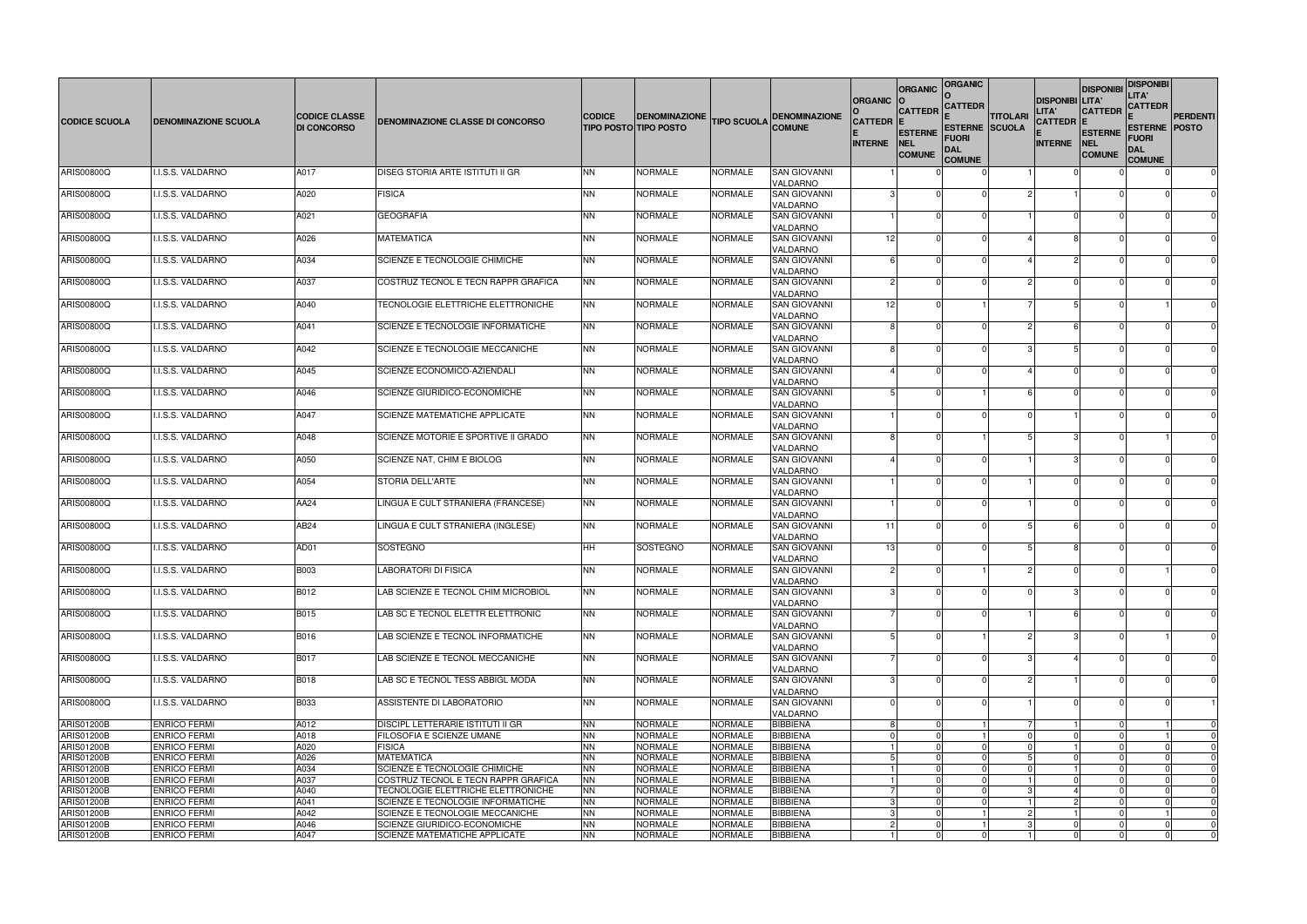| <b>CODICE SCUOLA</b>                   | <b>IDENOMINAZIONE SCUOLA</b>                                       | <b>CODICE CLASSE</b><br><b>DI CONCORSO</b> | DENOMINAZIONE CLASSE DI CONCORSO                                        | ICODICE                | <b>DENOMINAZIONE</b><br><b>TIPO POSTO TIPO POSTO</b> | <b>TIPO SCUOLA</b>               | <b>DENOMINAZIONE</b><br><b>COMUNE</b> | <b>ORGANIC</b><br><b>CATTEDR</b> | <b>ORGANIC</b><br><b>CATTEDR</b>       | <b>ORGANIC</b><br>CATTEDR<br><b>ESTERNE SCUOLA</b> | <b>TITOLARI</b> | <b>DISPONIBI LITA'</b><br>LITA'<br>CATTEDR  E | <b>DISPONIB</b><br><b>CATTEDR</b>              | <b>DISPONIBI</b><br>LITA'<br><b>CATTEDR</b><br><b>ESTERNE POSTO</b> | PERDENTI             |
|----------------------------------------|--------------------------------------------------------------------|--------------------------------------------|-------------------------------------------------------------------------|------------------------|------------------------------------------------------|----------------------------------|---------------------------------------|----------------------------------|----------------------------------------|----------------------------------------------------|-----------------|-----------------------------------------------|------------------------------------------------|---------------------------------------------------------------------|----------------------|
|                                        |                                                                    |                                            |                                                                         |                        |                                                      |                                  |                                       | <b>INTERNE</b>                   | <b>ESTERNE</b><br>NEL<br><b>COMUNE</b> | FUORI<br>DAL<br><b>COMUNE</b>                      |                 | <b>INTERNE</b>                                | <b>ESTERNE</b><br><b>INEL</b><br><b>COMUNE</b> | FUORI<br><b>DAL</b><br><b>COMUNE</b>                                |                      |
| <b>ARIS01200B</b>                      | <b>ENRICO FERMI</b>                                                | A048                                       | SCIENZE MOTORIE E SPORTIVE II GRADO                                     | <b>NN</b>              | NORMALE                                              | <b>NORMALE</b>                   | <b>BIBBIENA</b>                       |                                  |                                        |                                                    | -3              | $\Omega$                                      |                                                |                                                                     | $\mathbf 0$          |
| <b>ARIS01200B</b>                      | <b>ENRICO FERMI</b>                                                | A050                                       | SCIENZE NAT, CHIM E BIOLOG                                              | <b>NN</b>              | <b>NORMALE</b>                                       | NORMALE                          | <b>BIBBIENA</b>                       |                                  |                                        |                                                    |                 |                                               |                                                |                                                                     | $\Omega$             |
| <b>ARIS01200B</b><br><b>ARIS01200B</b> | <b>ENRICO FERMI</b><br><b>ENRICO FERMI</b>                         | AA24<br>AB24                               | LINGUA E CULT STRANIERA (FRANCESE)<br>LINGUA E CULT STRANIERA (INGLESE) | <b>NN</b><br><b>NN</b> | NORMALE<br>NORMALE                                   | NORMALE<br>NORMALE               | <b>BIBBIENA</b><br><b>BIBBIENA</b>    |                                  |                                        |                                                    |                 | $\Omega$                                      |                                                |                                                                     | $\Omega$<br>$\Omega$ |
| <b>ARIS01200B</b>                      | <b>ENRICO FERMI</b>                                                | AD01                                       | <b>SOSTEGNO</b>                                                         | <b>HH</b>              | SOSTEGNO                                             | NORMALE                          | <b>BIBBIENA</b>                       |                                  |                                        |                                                    | 6               |                                               |                                                |                                                                     | $\Omega$             |
| <b>ARIS01200B</b>                      | <b>ENRICO FERMI</b>                                                | B012                                       | LAB SCIENZE E TECNOL CHIM MICROBIOL                                     | <b>NN</b>              | NORMALE                                              | <b>NORMALE</b>                   | <b>BIBBIENA</b>                       |                                  |                                        |                                                    | $\Omega$        | $\Omega$                                      |                                                |                                                                     | $\Omega$             |
| <b>ARIS01200B</b>                      | <b>ENRICO FERMI</b>                                                | <b>B015</b>                                | LAB SC E TECNOL ELETTR ELETTRONIC                                       | <b>NN</b>              | NORMALE                                              | NORMALE                          | <b>BIBBIENA</b>                       |                                  |                                        |                                                    | $\mathcal{P}$   |                                               |                                                |                                                                     | $\Omega$             |
| <b>ARIS01200B</b>                      | <b>ENRICO FERMI</b>                                                | <b>B016</b>                                | LAB SCIENZE E TECNOL INFORMATICHE                                       | <b>NN</b>              | NORMALE                                              | NORMALE                          | <b>BIBBIENA</b>                       |                                  |                                        |                                                    | $\overline{2}$  | $\Omega$                                      |                                                |                                                                     | $\Omega$             |
| <b>ARIS01200B</b>                      | <b>ENRICO FERMI</b>                                                | <b>B017</b>                                | LAB SCIENZE E TECNOL MECCANICHE                                         | <b>NN</b>              | NORMALE                                              | NORMALE                          | <b>BIBBIENA</b>                       |                                  |                                        |                                                    | 3               |                                               |                                                |                                                                     | $\Omega$             |
| ARIS01200B                             | <b>ENRICO FERMI</b>                                                | B023                                       | LAB SERVIZI SOCIO-SANITARI                                              | <b>NN</b>              | NORMALE                                              | <b>NORMALE</b>                   | <b>BIBBIENA</b>                       |                                  |                                        |                                                    |                 |                                               |                                                |                                                                     | $\Omega$             |
| ARIS013007                             | <b>BUONARROTI - FOSSOMBRONI</b>                                    | A012                                       | DISCIPL LETTERARIE ISTITUTI II GR                                       | <b>NN</b>              | <b>NORMALE</b>                                       | <b>NORMALE</b>                   | <b>AREZZO</b>                         | 11                               |                                        |                                                    | 10              |                                               |                                                |                                                                     | $\Omega$             |
| ARIS013007                             | <b>BUONARROTI - FOSSOMBRONI</b>                                    | A018                                       | FILOSOFIA E SCIENZE UMANE                                               | <b>NN</b>              | NORMALE                                              | NORMALE                          | <b>AREZZO</b>                         |                                  |                                        |                                                    |                 | $\Omega$                                      |                                                |                                                                     | $\Omega$             |
| ARIS013007                             | <b>BUONARROTI - FOSSOMBRONI</b>                                    | A021<br>A026                               | <b>GEOGRAFIA</b><br><b>MATEMATICA</b>                                   | <b>NN</b>              | NORMALE<br><b>NORMALE</b>                            | <b>NORMALE</b><br><b>NORMALE</b> | <b>AREZZO</b><br><b>AREZZO</b>        |                                  |                                        |                                                    |                 | $\Omega$                                      |                                                |                                                                     | $\Omega$<br>$\Omega$ |
| ARIS013007<br>ARIS013007               | <b>BUONARROTI - FOSSOMBRONI</b><br><b>BUONARROTI - FOSSOMBRONI</b> | A037                                       | COSTRUZ TECNOL E TECN RAPPR GRAFICA                                     | <b>NN</b><br><b>NN</b> | NORMALE                                              | NORMALE                          | <b>AREZZO</b>                         |                                  |                                        |                                                    |                 | $\Omega$                                      |                                                |                                                                     | $\Omega$             |
| ARIS013007                             | <b>BUONARROTI - FOSSOMBRONI</b>                                    | A041                                       | SCIENZE E TECNOLOGIE INFORMATICHE                                       | <b>NN</b>              | NORMALE                                              | NORMALE                          | <b>AREZZO</b>                         |                                  |                                        |                                                    |                 | 2                                             |                                                |                                                                     | $\Omega$             |
| ARIS013007                             | <b>BUONARROTI - FOSSOMBRONI</b>                                    | A045                                       | SCIENZE ECONOMICO-AZIENDALI                                             | <b>NN</b>              | NORMALE                                              | <b>NORMALE</b>                   | <b>AREZZO</b>                         |                                  |                                        |                                                    |                 | 2                                             |                                                |                                                                     | $\Omega$             |
| ARIS013007                             | <b>BUONARROTI - FOSSOMBRONI</b>                                    | A046                                       | SCIENZE GIURIDICO-ECONOMICHE                                            | <b>NN</b>              | NORMALE                                              | NORMALE                          | <b>AREZZO</b>                         |                                  |                                        |                                                    | 8               |                                               |                                                |                                                                     | $\Omega$             |
| ARIS013007                             | <b>BUONARROTI - FOSSOMBRONI</b>                                    | A047                                       | <b>SCIENZE MATEMATICHE APPLICATE</b>                                    | <b>NN</b>              | NORMALE                                              | <b>NORMALE</b>                   | <b>AREZZO</b>                         |                                  |                                        |                                                    | 6               | $\Omega$                                      |                                                |                                                                     | $\Omega$             |
| ARIS013007                             | <b>BUONARROTI - FOSSOMBRONI</b>                                    | A048                                       | SCIENZE MOTORIE E SPORTIVE II GRADO                                     | <b>NN</b>              | <b>NORMALE</b>                                       | <b>NORMALE</b>                   | <b>AREZZO</b>                         |                                  |                                        |                                                    | 6               | $\Omega$                                      |                                                |                                                                     | $\Omega$             |
| ARIS013007                             | <b>BUONARROTI - FOSSOMBRONI</b>                                    | A050                                       | SCIENZE NAT, CHIM E BIOLOG                                              | <b>NN</b>              | NORMALE                                              | NORMALE                          | <b>AREZZO</b>                         |                                  |                                        |                                                    | $\overline{2}$  | $\Omega$                                      |                                                |                                                                     | $\Omega$             |
| ARIS013007                             | <b>BUONARROTI - FOSSOMBRONI</b>                                    | A051                                       | SCIENZE, TECNOL E TECN AGR                                              | <b>NN</b>              | NORMALE                                              | NORMALE                          | <b>AREZZO</b>                         |                                  |                                        |                                                    |                 | $\Omega$                                      |                                                |                                                                     | $\Omega$             |
| ARIS013007                             | <b>BUONARROTI - FOSSOMBRONI</b>                                    | A054                                       | STORIA DELL'ARTE                                                        | <b>NN</b>              | NORMALE                                              | NORMALE                          | <b>AREZZO</b>                         |                                  |                                        |                                                    | $\Omega$        | $\Omega$                                      |                                                |                                                                     | $\Omega$             |
| ARIS013007                             | <b>BUONARROTI - FOSSOMBRONI</b>                                    | A066                                       | TRATT TESTI DATI APPLIC INFORMATICA                                     | <b>NN</b>              | NORMALE                                              | <b>NORMALE</b>                   | <b>AREZZO</b>                         |                                  |                                        |                                                    |                 |                                               |                                                |                                                                     | $\Omega$             |
| ARIS013007                             | <b>BUONARROTI - FOSSOMBRONI</b>                                    | AA24                                       | LINGUA E CULT STRANIERA (FRANCESE)                                      | <b>NN</b>              | NORMALE                                              | NORMALE                          | <b>AREZZO</b>                         |                                  |                                        |                                                    | 3               | $\Omega$<br>$\Omega$                          |                                                |                                                                     | $\Omega$             |
| ARIS013007<br>ARIS013007               | <b>BUONARROTI - FOSSOMBRONI</b>                                    | AB24<br>AC <sub>24</sub>                   | LINGUA E CULT STRANIERA (INGLESE)                                       | <b>NN</b><br><b>NN</b> | NORMALE                                              | NORMALE<br>NORMALE               | <b>AREZZO</b><br><b>AREZZO</b>        |                                  |                                        |                                                    | 3               | <sup>0</sup>                                  |                                                |                                                                     | $\Omega$<br>$\Omega$ |
| ARIS013007                             | <b>BUONARROTI - FOSSOMBRONI</b><br><b>BUONARROTI - FOSSOMBRONI</b> | AD01                                       | LINGUA E CULT STRANIERA (SPAGNOLO)<br><b>SOSTEGNO</b>                   | <b>HH</b>              | NORMALE<br>SOSTEGNO                                  | <b>NORMALE</b>                   | <b>AREZZO</b>                         |                                  |                                        |                                                    | 3               |                                               |                                                |                                                                     | $\Omega$             |
| ARIS013007                             | <b>BUONARROTI - FOSSOMBRONI</b>                                    | AD <sub>24</sub>                           | LINGUA E CULT STRANIERA (TEDESCO)                                       | <b>NN</b>              | NORMALE                                              | <b>NORMALE</b>                   | <b>AREZZO</b>                         |                                  |                                        |                                                    |                 | 2<br>$\Omega$                                 |                                                |                                                                     | $\Omega$             |
| ARIS013007                             | <b>BUONARROTI - FOSSOMBRONI</b>                                    | AF24                                       | LINGUA E CULT STRANIERA (ALBANESE)                                      | <b>NN</b>              | NORMALE                                              | NORMALE                          | <b>AREZZO</b>                         |                                  |                                        |                                                    |                 | 3                                             |                                                |                                                                     | $\Omega$             |
| ARIS013007                             | <b>BUONARROTI - FOSSOMBRONI</b>                                    | <b>B003</b>                                | <b>LABORATORI DI FISICA</b>                                             | <b>NN</b>              | NORMALE                                              | <b>NORMALE</b>                   | <b>AREZZO</b>                         |                                  |                                        |                                                    |                 | $\Omega$                                      |                                                |                                                                     | $\Omega$             |
| ARIS013007                             | <b>BUONARROTI - FOSSOMBRONI</b>                                    | <b>B014</b>                                | LAB SCIENZE E TECNOL COSTRUZIONI                                        | <b>NN</b>              | NORMALE                                              | NORMALE                          | <b>AREZZO</b>                         |                                  |                                        |                                                    |                 | 2                                             |                                                |                                                                     |                      |
| ARIS013007                             | <b>BUONARROTI - FOSSOMBRONI</b>                                    | B016                                       | LAB SCIENZE E TECNOL INFORMATICHE                                       | <b>NN</b>              | <b>NORMALE</b>                                       | <b>NORMALE</b>                   | <b>AREZZO</b>                         |                                  |                                        |                                                    |                 | $\mathcal{P}$                                 | $\Omega$                                       |                                                                     | $\Omega$             |
| <b>ARIS01600P</b>                      | I.I.S.S. ANGELO VEGNI ·<br>CAPEZZINE                               | A012                                       | DISCIPL LETTERARIE ISTITUTI II GR                                       | <b>NN</b>              | NORMALE                                              | NORMALE                          | <b>CORTONA</b>                        |                                  |                                        |                                                    |                 |                                               |                                                |                                                                     | $\Omega$             |
| <b>ARIS01600P</b>                      | I.I.S.S. ANGELO VEGNI -<br>CAPEZZINE                               | A020                                       | <b>FISICA</b>                                                           | <b>NN</b>              | NORMALE                                              | NORMALE                          | <b>CORTONA</b>                        |                                  |                                        |                                                    |                 | $\Omega$                                      |                                                |                                                                     | $\Omega$             |
| ARIS01600P                             | I.I.S.S. ANGELO VEGNI -<br>CAPEZZINE                               | A026                                       | <b>MATEMATICA</b>                                                       | <b>NN</b>              | <b>NORMALE</b>                                       | <b>NORMALE</b>                   | <b>CORTONA</b>                        |                                  |                                        |                                                    |                 |                                               |                                                |                                                                     | $\Omega$             |
| ARIS01600P                             | I.I.S.S. ANGELO VEGNI -<br>CAPEZZINE                               | A027                                       | <b>MATEMATICA E FISICA</b>                                              | <b>NN</b>              | <b>NORMALE</b>                                       | <b>NORMALE</b>                   | <b>CORTONA</b>                        |                                  |                                        |                                                    |                 |                                               |                                                |                                                                     | $\mathbf 0$          |
| ARIS01600P                             | I.I.S.S. ANGELO VEGNI -<br>CAPEZZINE                               | A031                                       | <b>SCIENZE DEGLI ALIMENTI</b>                                           | <b>NN</b>              | <b>NORMALE</b>                                       | <b>NORMALE</b>                   | <b>CORTONA</b>                        |                                  |                                        |                                                    |                 |                                               |                                                |                                                                     | $\mathbf 0$          |
| <b>ARIS01600P</b>                      | I.I.S.S. ANGELO VEGNI -<br>CAPEZZINE                               | A034                                       | SCIENZE E TECNOLOGIE CHIMICHE                                           | <b>NN</b>              | <b>NORMALE</b>                                       | <b>NORMALE</b>                   | <b>CORTONA</b>                        |                                  |                                        |                                                    |                 |                                               |                                                |                                                                     | $\Omega$             |
| ARIS01600P                             | I.I.S.S. ANGELO VEGNI -<br>CAPEZZINE                               | A037                                       | COSTRUZ TECNOL E TECN RAPPR GRAFICA                                     | <b>NN</b>              | <b>NORMALE</b>                                       | <b>NORMALE</b>                   | <b>CORTONA</b>                        |                                  |                                        |                                                    |                 |                                               |                                                |                                                                     | $\mathbf 0$          |
| <b>ARIS01600P</b>                      | I.I.S.S. ANGELO VEGNI -<br>CAPEZZINE                               | A041                                       | SCIENZE E TECNOLOGIE INFORMATICHE                                       | <b>NN</b>              | <b>NORMALE</b>                                       | <b>NORMALE</b>                   | <b>CORTONA</b>                        |                                  |                                        |                                                    |                 |                                               |                                                |                                                                     | $\mathbf 0$          |
| ARIS01600P                             | I.I.S.S. ANGELO VEGNI -<br>CAPEZZINE                               | A045                                       | SCIENZE ECONOMICO-AZIENDALI                                             | <b>NN</b>              | <b>NORMALE</b>                                       | <b>NORMALE</b>                   | <b>CORTONA</b>                        |                                  |                                        |                                                    |                 |                                               |                                                |                                                                     | $\mathbf 0$          |
| <b>ARIS01600P</b>                      | I.I.S.S. ANGELO VEGNI -<br>CAPEZZINE                               | A046                                       | SCIENZE GIURIDICO-ECONOMICHE                                            | <b>NN</b>              | <b>NORMALE</b>                                       | <b>NORMALE</b>                   | <b>CORTONA</b>                        |                                  |                                        |                                                    |                 |                                               |                                                |                                                                     | $\mathbf 0$          |
| <b>ARIS01600P</b>                      | I.I.S.S. ANGELO VEGNI -<br>CAPEZZINE                               | A048                                       | SCIENZE MOTORIE E SPORTIVE II GRADO                                     | <b>NN</b>              | <b>NORMALE</b>                                       | <b>NORMALE</b>                   | <b>CORTONA</b>                        |                                  | $\mathcal{P}$                          |                                                    |                 |                                               |                                                |                                                                     | $\Omega$             |
| ARIS01600P                             | I.I.S.S. ANGELO VEGNI -<br>CAPEZZINE                               | A050                                       | SCIENZE NAT, CHIM E BIOLOG                                              | <b>NN</b>              | <b>NORMALE</b>                                       | <b>NORMALE</b>                   | <b>CORTONA</b>                        |                                  |                                        |                                                    |                 |                                               |                                                |                                                                     | $\mathbf 0$          |
| ARIS01600P                             | I.I.S.S. ANGELO VEGNI -<br>CAPEZZINE                               | A051                                       | SCIENZE, TECNOL E TECN AGR                                              | <b>NN</b>              | <b>NORMALE</b>                                       | <b>NORMALE</b>                   | <b>CORTONA</b>                        |                                  |                                        |                                                    |                 |                                               |                                                |                                                                     | $\mathbf 0$          |
| <b>ARIS01600P</b>                      | I.I.S.S. ANGELO VEGNI -<br>CAPEZZINE                               | A052                                       | SCIENZE, TECNOL E TECN PROD ANIMALI                                     | <b>NN</b>              | NORMALE                                              | <b>NORMALE</b>                   | <b>CORTONA</b>                        |                                  |                                        |                                                    |                 |                                               |                                                |                                                                     | $\boldsymbol{0}$     |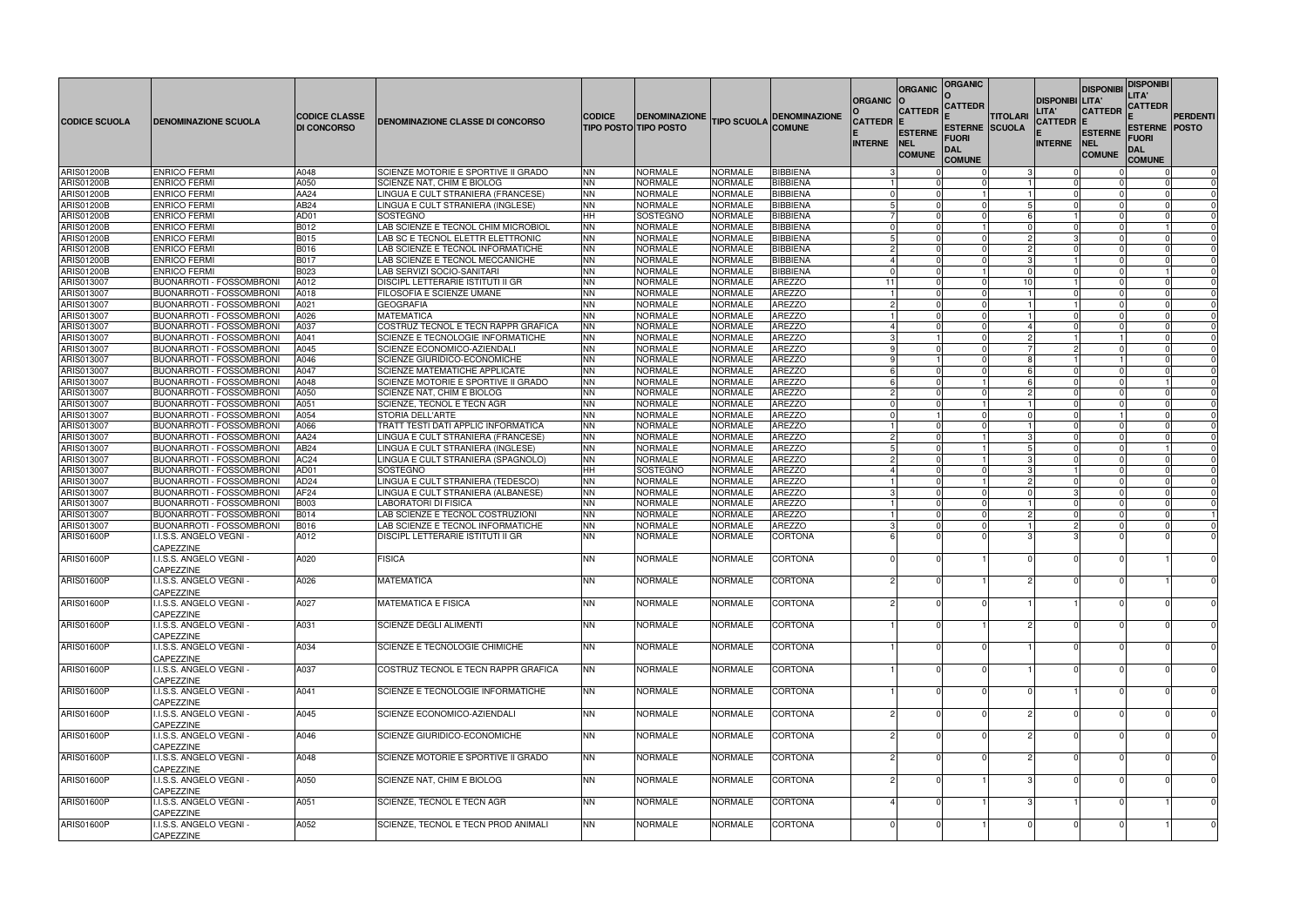| <b>CODICE SCUOLA</b>            | <b>DENOMINAZIONE SCUOLA</b>                | <b>CODICE CLASSE</b><br><b>DI CONCORSO</b> | DENOMINAZIONE CLASSE DI CONCORSO                                      | <b>CODICE</b>          | <b>DENOMINAZIONE</b><br><b>TIPO POSTO TIPO POSTO</b> | <b>TIPO SCUOLA</b> | <b>DENOMINAZIONE</b><br><b>COMUNE</b> | <b>ORGANIC</b><br><b>CATTEDR</b> | <b>ORGANIC</b><br><b>CATTEDR</b><br><b>ESTERNE</b> | <b>ORGANIC</b><br><b>CATTEDR</b><br><b>ESTERNE SCUOLA</b> | <b>TITOLARI</b> | <b>DISPONIBI LITA'</b><br>LITA'<br><b>CATTEDR E</b> | <b>DISPONIBI</b><br><b>CATTEDR</b><br><b>ESTERNE</b> | <b>DISPONIBI</b><br>LITA'<br><b>CATTEDR</b><br><b>ESTERNE POSTO</b> | <b>PERDENTI</b>         |
|---------------------------------|--------------------------------------------|--------------------------------------------|-----------------------------------------------------------------------|------------------------|------------------------------------------------------|--------------------|---------------------------------------|----------------------------------|----------------------------------------------------|-----------------------------------------------------------|-----------------|-----------------------------------------------------|------------------------------------------------------|---------------------------------------------------------------------|-------------------------|
|                                 |                                            |                                            |                                                                       |                        |                                                      |                    |                                       | <b>INTERNE</b>                   | NEL<br><b>COMUNE</b>                               | FUORI<br>DAL<br><b>COMUNE</b>                             |                 | <b>INTERNE</b>                                      | <b>INEL</b><br><b>COMUNE</b>                         | FUORI<br>DAL<br><b>COMUNE</b>                                       |                         |
| <b>ARIS01600P</b>               | .I.S.S. ANGELO VEGNI -<br>CAPEZZINE        | AA24                                       | LINGUA E CULT STRANIERA (FRANCESE)                                    | <b>NN</b>              | <b>NORMALE</b>                                       | <b>NORMALE</b>     | <b>CORTONA</b>                        |                                  |                                                    |                                                           |                 |                                                     |                                                      |                                                                     | $\mathbf 0$             |
| <b>ARIS01600P</b>               | I.I.S.S. ANGELO VEGNI -<br>CAPEZZINE       | AB24                                       | LINGUA E CULT STRANIERA (INGLESE)                                     | <b>NN</b>              | <b>NORMALE</b>                                       | <b>NORMALE</b>     | <b>CORTONA</b>                        |                                  |                                                    |                                                           |                 |                                                     |                                                      |                                                                     |                         |
| <b>ARIS01600P</b>               | I.I.S.S. ANGELO VEGNI -<br>CAPEZZINE       | AD01                                       | <b>SOSTEGNO</b>                                                       | <b>HH</b>              | SOSTEGNO                                             | NORMALE            | <b>CORTONA</b>                        | 12                               |                                                    |                                                           |                 |                                                     |                                                      |                                                                     | $\Omega$                |
| <b>ARIS01600P</b>               | I.I.S.S. ANGELO VEGNI -<br>CAPEZZINE       | AF <sub>24</sub>                           | LINGUA E CULT STRANIERA (ALBANESE)                                    | <b>NN</b>              | NORMALE                                              | NORMALE            | <b>CORTONA</b>                        |                                  |                                                    |                                                           |                 |                                                     |                                                      |                                                                     | $\Omega$                |
| <b>ARIS01600P</b>               | I.I.S.S. ANGELO VEGNI -<br>CAPEZZINE       | B011                                       | LAB SCIENZE E TECNOL AGRARIE                                          | <b>NN</b>              | NORMALE                                              | NORMALE            | <b>CORTONA</b>                        |                                  |                                                    |                                                           |                 |                                                     |                                                      |                                                                     |                         |
| ARIS01600P                      | I.I.S.S. ANGELO VEGNI -<br>CAPEZZINE       | <b>B019</b>                                | LAB SERVIZI RICETTIVITA' ALBERGHIER                                   | <b>NN</b>              | <b>NORMALE</b>                                       | <b>NORMALE</b>     | <b>CORTONA</b>                        |                                  |                                                    |                                                           |                 |                                                     |                                                      |                                                                     | $\Omega$                |
| <b>ARIS01600P</b>               | li.s.s. Angelo vegni (<br><b>CAPEZZINE</b> | B020                                       | LAB SERV ENOGASTRON, SETT CUCINA                                      | <b>NN</b>              | <b>NORMALE</b>                                       | <b>NORMALE</b>     | <b>CORTONA</b>                        |                                  |                                                    |                                                           |                 |                                                     |                                                      |                                                                     |                         |
| <b>ARIS01600P</b>               | I.I.S.S. ANGELO VEGNI -                    | B021                                       | LAB SERV ENOGASTRON. SETT SALA VEND                                   | <b>NN</b>              | <b>NORMALE</b>                                       | <b>NORMALE</b>     | <b>CORTONA</b>                        |                                  |                                                    |                                                           |                 |                                                     |                                                      |                                                                     | $\Omega$                |
| ARIS01700E                      | CAPEZZINE<br>'G.GIOVAGNOLI'                | A002                                       | DESIGN MET.OREF.PIET.DURE GEMME                                       | <b>NN</b>              | <b>NORMALE</b>                                       | <b>NORMALE</b>     | SANSEPOLCRO                           |                                  |                                                    |                                                           |                 |                                                     |                                                      |                                                                     |                         |
| ARIS01700E                      | 'G.GIOVAGNOLI'                             | A005                                       | DESIGN DEL TESSUTO E DELLA MODA                                       | <b>NN</b>              | <b>NORMALE</b>                                       | <b>NORMALE</b>     | SANSEPOLCRO                           |                                  |                                                    |                                                           |                 | $\Omega$                                            |                                                      |                                                                     | $\Omega$                |
| <b>ARIS01700E</b>               | 'G.GIOVAGNOLI                              | A008                                       | DISCIP GEOM, ARCH, ARRED, SCENOTEC                                    | <b>NN</b>              | NORMALE                                              | <b>NORMALE</b>     | <b>SANSEPOLCRO</b>                    |                                  |                                                    |                                                           |                 | $\Omega$                                            |                                                      |                                                                     | $\Omega$                |
| ARIS01700E                      | 'G.GIOVAGNOLI                              | A009                                       | DISCIP GRAFICHE, PITTORICHE, SCENOG                                   | <b>NN</b>              | NORMALE                                              | <b>NORMALE</b>     | SANSEPOLCRO                           |                                  |                                                    |                                                           |                 |                                                     |                                                      |                                                                     | $\Omega$                |
| <b>ARIS01700E</b>               | 'G.GIOVAGNOLI'                             | A012                                       | DISCIPL LETTERARIE ISTITUTI II GR                                     | <b>NN</b>              | NORMALE                                              | <b>NORMALE</b>     | SANSEPOLCRO                           |                                  |                                                    |                                                           |                 | $\Omega$                                            |                                                      |                                                                     |                         |
| ARIS01700E                      | 'G.GIOVAGNOLI                              | A014                                       | DISCIP PLAST. SCUL. SCENOPLAST                                        | <b>NN</b>              | NORMALE                                              | <b>NORMALE</b>     | SANSEPOLCRO                           |                                  |                                                    |                                                           |                 |                                                     |                                                      |                                                                     | $\Omega$                |
| ARIS01700E                      | 'G.GIOVAGNOLI                              | A015                                       | <b>DISCIPLINE SANITARIE</b>                                           | <b>NN</b>              | NORMALE                                              | <b>NORMALE</b>     | SANSEPOLCRO                           |                                  |                                                    |                                                           |                 |                                                     |                                                      |                                                                     | $\Omega$                |
| ARIS01700E                      | 'G.GIOVAGNOLI                              | A018                                       | FILOSOFIA E SCIENZE UMANE                                             |                        | NORMALE                                              | <b>NORMALE</b>     | SANSEPOLCRO                           |                                  |                                                    |                                                           |                 |                                                     |                                                      |                                                                     | $\mathbf 0$             |
| ARIS01700E                      | 'G.GIOVAGNOLI'                             | A019                                       | <b>FILOSOFIA E STORIA</b>                                             | <b>NN</b><br><b>NN</b> | <b>NORMALE</b>                                       | <b>NORMALE</b>     | SANSEPOLCRO                           |                                  |                                                    |                                                           |                 |                                                     |                                                      |                                                                     | $\Omega$                |
| ARIS01700E                      | 'G.GIOVAGNOLI                              | A027                                       | <b>MATEMATICA E FISICA</b>                                            | <b>NN</b>              | NORMALE                                              | <b>NORMALE</b>     | SANSEPOLCRO                           |                                  |                                                    |                                                           | 3               | $\Omega$                                            |                                                      |                                                                     | $\mathbf 0$             |
| ARIS01700E                      | 'G.GIOVAGNOLI'                             | A029                                       | MUSICA ISTITUTI II GRADO                                              | <b>NN</b>              | NORMALE                                              | <b>NORMALE</b>     | SANSEPOLCRO                           |                                  |                                                    |                                                           | $\Omega$        |                                                     |                                                      |                                                                     | $\Omega$                |
|                                 |                                            | A034                                       |                                                                       | <b>NN</b>              | <b>NORMALE</b>                                       | <b>NORMALE</b>     | SANSEPOLCRO                           |                                  |                                                    |                                                           |                 |                                                     |                                                      |                                                                     | $\Omega$                |
| ARIS01700E                      | 'G.GIOVAGNOLI<br>'G.GIOVAGNOLI             | A040                                       | SCIENZE E TECNOLOGIE CHIMICHE                                         | <b>NN</b>              | <b>NORMALE</b>                                       | <b>NORMALE</b>     | SANSEPOLCRO                           |                                  |                                                    |                                                           |                 | $\Omega$                                            |                                                      |                                                                     |                         |
| ARIS01700E<br><b>ARIS01700E</b> | 'G.GIOVAGNOLI'                             | A042                                       | TECNOLOGIE ELETTRICHE ELETTRONICHE<br>SCIENZE E TECNOLOGIE MECCANICHE | <b>NN</b>              | NORMALE                                              | <b>NORMALE</b>     | SANSEPOLCRO                           |                                  |                                                    |                                                           | $\Omega$        |                                                     |                                                      |                                                                     | $\mathbf 0$<br>$\Omega$ |
| ARIS01700E                      | 'G.GIOVAGNOLI                              | A046                                       | SCIENZE GIURIDICO-ECONOMICHE                                          | <b>NN</b>              | <b>NORMALE</b>                                       | <b>NORMALE</b>     | SANSEPOLCRO                           |                                  |                                                    |                                                           |                 |                                                     |                                                      |                                                                     | $\Omega$                |
| <b>ARIS01700E</b>               | 'G.GIOVAGNOLI                              | A047                                       | <b>SCIENZE MATEMATICHE APPLICATE</b>                                  | <b>NN</b>              | <b>NORMALE</b>                                       | <b>NORMALE</b>     | SANSEPOLCRO                           |                                  |                                                    |                                                           |                 | $\Omega$                                            |                                                      |                                                                     | $\mathbf 0$             |
| ARIS01700E                      | 'G.GIOVAGNOLI'                             | A048                                       | SCIENZE MOTORIE E SPORTIVE II GRADO                                   | <b>NN</b>              | <b>NORMALE</b>                                       | <b>NORMALE</b>     | SANSEPOLCRO                           |                                  |                                                    |                                                           | $\overline{2}$  | $\Omega$                                            |                                                      |                                                                     | $\Omega$                |
| ARIS01700E                      | 'G.GIOVAGNOLI                              | A050                                       | SCIENZE NAT, CHIM E BIOLOG                                            | <b>NN</b>              | NORMALE                                              | NORMALE            | SANSEPOLCRO                           |                                  |                                                    |                                                           |                 |                                                     |                                                      |                                                                     | $\Omega$                |
| ARIS01700E                      | 'G.GIOVAGNOLI                              | A054                                       | STORIA DELL'ARTE                                                      | <b>NN</b>              | NORMALE                                              | <b>NORMALE</b>     | SANSEPOLCRO                           |                                  |                                                    |                                                           |                 | $\Omega$                                            |                                                      |                                                                     | $\mathbf 0$             |
| ARIS01700E                      | 'G.GIOVAGNOLI                              | AB24                                       | LINGUA E CULT STRANIERA (INGLESE)                                     | <b>NN</b>              | NORMALE                                              | <b>NORMALE</b>     | SANSEPOLCRO                           |                                  |                                                    |                                                           |                 | $\Omega$                                            |                                                      |                                                                     | $\Omega$                |
| <b>ARIS01700E</b>               | 'G.GIOVAGNOLI'                             | AC <sub>24</sub>                           | LINGUA E CULT STRANIERA (SPAGNOLO)                                    |                        | <b>NORMALE</b>                                       | <b>NORMALE</b>     | SANSEPOLCRO                           |                                  |                                                    |                                                           |                 |                                                     |                                                      |                                                                     |                         |
| <b>ARIS01700E</b>               | 'G.GIOVAGNOLI'                             | AD01                                       | <b>SOSTEGNO</b>                                                       | INN.<br>HH             | SOSTEGNO                                             | <b>NORMALE</b>     | SANSEPOLCRO                           |                                  |                                                    |                                                           |                 | 0                                                   |                                                      | <b>0</b>                                                            | $\mathbf{0}$            |
| ARIS01700E                      | 'G.GIOVAGNOLI'                             | <b>B006</b>                                | LABORATORIO DI ODONTOTECNICA                                          | <b>NN</b>              | <b>NORMALE</b>                                       | <b>NORMALE</b>     | SANSEPOLCRO                           |                                  |                                                    |                                                           |                 |                                                     |                                                      |                                                                     |                         |
| <b>ARIS01700E</b>               | 'G.GIOVAGNOLI'                             | B015                                       | LAB SC E TECNOL ELETTR ELETTRONIC                                     | <b>NN</b>              | <b>NORMALE</b>                                       | <b>NORMALE</b>     | SANSEPOLCRO                           |                                  |                                                    |                                                           |                 |                                                     |                                                      |                                                                     | $\Omega$                |
| <b>ARIS01700E</b>               | 'G.GIOVAGNOLI'                             | <b>B017</b>                                | LAB SCIENZE E TECNOL MECCANICHE                                       | <b>NN</b>              | <b>NORMALE</b>                                       | <b>NORMALE</b>     | SANSEPOLCRO                           |                                  |                                                    |                                                           |                 |                                                     |                                                      |                                                                     | $\mathbf{0}$            |
| ARIS01800A                      | ISTITUTO OMNICOMPRENSIVO                   | A012                                       | DISCIPL LETTERARIE ISTITUTI II GR                                     | <b>NN</b>              | <b>NORMALE</b>                                       | <b>NORMALE</b>     | PIEVE SANTO                           |                                  |                                                    |                                                           |                 |                                                     |                                                      |                                                                     | $\mathbf 0$             |
|                                 | <b>FANFANI-CAMAITI</b>                     |                                            |                                                                       |                        |                                                      |                    | <b>STEFANO</b>                        |                                  |                                                    |                                                           |                 |                                                     |                                                      |                                                                     |                         |
| <b>ARIS01800A</b>               | ISTITUTO OMNICOMPRENSIVO                   | A026                                       | <b>MATEMATICA</b>                                                     | <b>NN</b>              | <b>NORMALE</b>                                       | <b>NORMALE</b>     | <b>PIEVE SANTO</b>                    |                                  |                                                    |                                                           |                 |                                                     |                                                      |                                                                     | $\Omega$                |
|                                 | <b>FANFANI-CAMAITI</b>                     |                                            |                                                                       |                        |                                                      |                    | <b>STEFANO</b>                        |                                  |                                                    |                                                           |                 |                                                     |                                                      |                                                                     |                         |
| ARIS01800A                      | ISTITUTO OMNICOMPRENSIVO                   | A031                                       | <b>SCIENZE DEGLI ALIMENTI</b>                                         | <b>NN</b>              | <b>NORMALE</b>                                       | <b>NORMALE</b>     | PIEVE SANTO                           |                                  |                                                    |                                                           |                 |                                                     |                                                      |                                                                     | $\mathbf 0$             |
|                                 | FANFANI-CAMAITI                            |                                            |                                                                       |                        |                                                      |                    | <b>STEFANO</b>                        |                                  |                                                    |                                                           |                 |                                                     |                                                      |                                                                     |                         |
| <b>ARIS01800A</b>               | <b>ISTITUTO OMNICOMPRENSIVO</b>            | A037                                       | COSTRUZ TECNOL E TECN RAPPR GRAFICA                                   | <b>NN</b>              | <b>NORMALE</b>                                       | <b>NORMALE</b>     | <b>PIEVE SANTO</b>                    |                                  |                                                    |                                                           |                 |                                                     |                                                      |                                                                     | $\mathbf 0$             |
|                                 | FANFANI-CAMAITI                            |                                            |                                                                       |                        |                                                      |                    | STEFANO                               |                                  |                                                    |                                                           |                 |                                                     |                                                      |                                                                     |                         |
| <b>ARIS01800A</b>               | ISTITUTO OMNICOMPRENSIVO                   | A045                                       | SCIENZE ECONOMICO-AZIENDALI                                           | <b>NN</b>              | <b>NORMALE</b>                                       | <b>NORMALE</b>     | PIEVE SANTO                           |                                  |                                                    |                                                           |                 |                                                     |                                                      |                                                                     | $\Omega$                |
|                                 | <b>FANFANI-CAMAITI</b>                     |                                            |                                                                       |                        |                                                      |                    | <b>STEFANO</b>                        |                                  |                                                    |                                                           |                 |                                                     |                                                      |                                                                     |                         |
| <b>ARIS01800A</b>               | ISTITUTO OMNICOMPRENSIVO                   | A046                                       | SCIENZE GIURIDICO-ECONOMICHE                                          | <b>NN</b>              | <b>NORMALE</b>                                       | <b>NORMALE</b>     | PIEVE SANTO                           |                                  |                                                    |                                                           |                 |                                                     |                                                      |                                                                     | 0                       |
|                                 | FANFANI-CAMAITI                            |                                            |                                                                       |                        |                                                      |                    | <b>STEFANO</b>                        |                                  |                                                    |                                                           |                 |                                                     |                                                      |                                                                     |                         |
| ARIS01800A                      | ISTITUTO OMNICOMPRENSIVO                   | A048                                       | SCIENZE MOTORIE E SPORTIVE II GRADO                                   | <b>NN</b>              | <b>NORMALE</b>                                       | NORMALE            | PIEVE SANTO                           |                                  |                                                    |                                                           |                 |                                                     |                                                      |                                                                     | $\mathbf 0$             |
|                                 | <b>FANFANI-CAMAITI</b>                     |                                            |                                                                       |                        |                                                      |                    | <b>STEFANO</b>                        |                                  |                                                    |                                                           |                 |                                                     |                                                      |                                                                     |                         |
| <b>ARIS01800A</b>               | ISTITUTO OMNICOMPRENSIVO                   | A050                                       | SCIENZE NAT, CHIM E BIOLOG                                            | <b>NN</b>              | <b>NORMALE</b>                                       | <b>NORMALE</b>     | PIEVE SANTO                           |                                  |                                                    |                                                           |                 |                                                     |                                                      |                                                                     | $\Omega$                |
|                                 | <b>FANFANI-CAMAITI</b>                     |                                            |                                                                       |                        |                                                      |                    | <b>STEFANO</b>                        |                                  |                                                    |                                                           |                 |                                                     |                                                      |                                                                     |                         |
| <b>ARIS01800A</b>               | ISTITUTO OMNICOMPRENSIVO                   | A051                                       | SCIENZE, TECNOL E TECN AGR                                            | <b>NN</b>              | <b>NORMALE</b>                                       | <b>NORMALE</b>     | PIEVE SANTO                           |                                  |                                                    |                                                           |                 |                                                     |                                                      |                                                                     | $\Omega$                |
|                                 | <b>FANFANI-CAMAITI</b>                     |                                            |                                                                       |                        |                                                      |                    | STEFANO                               |                                  |                                                    |                                                           |                 |                                                     |                                                      |                                                                     |                         |
| <b>ARIS01800A</b>               | ISTITUTO OMNICOMPRENSIVO                   | AA24                                       | LINGUA E CULT STRANIERA (FRANCESE)                                    | <b>NN</b>              | <b>NORMALE</b>                                       | <b>NORMALE</b>     | PIEVE SANTO                           |                                  |                                                    |                                                           |                 |                                                     |                                                      |                                                                     | $\mathbf 0$             |
|                                 | FANFANI-CAMAITI                            |                                            |                                                                       |                        |                                                      |                    | <b>STEFANO</b>                        |                                  |                                                    |                                                           |                 |                                                     |                                                      |                                                                     |                         |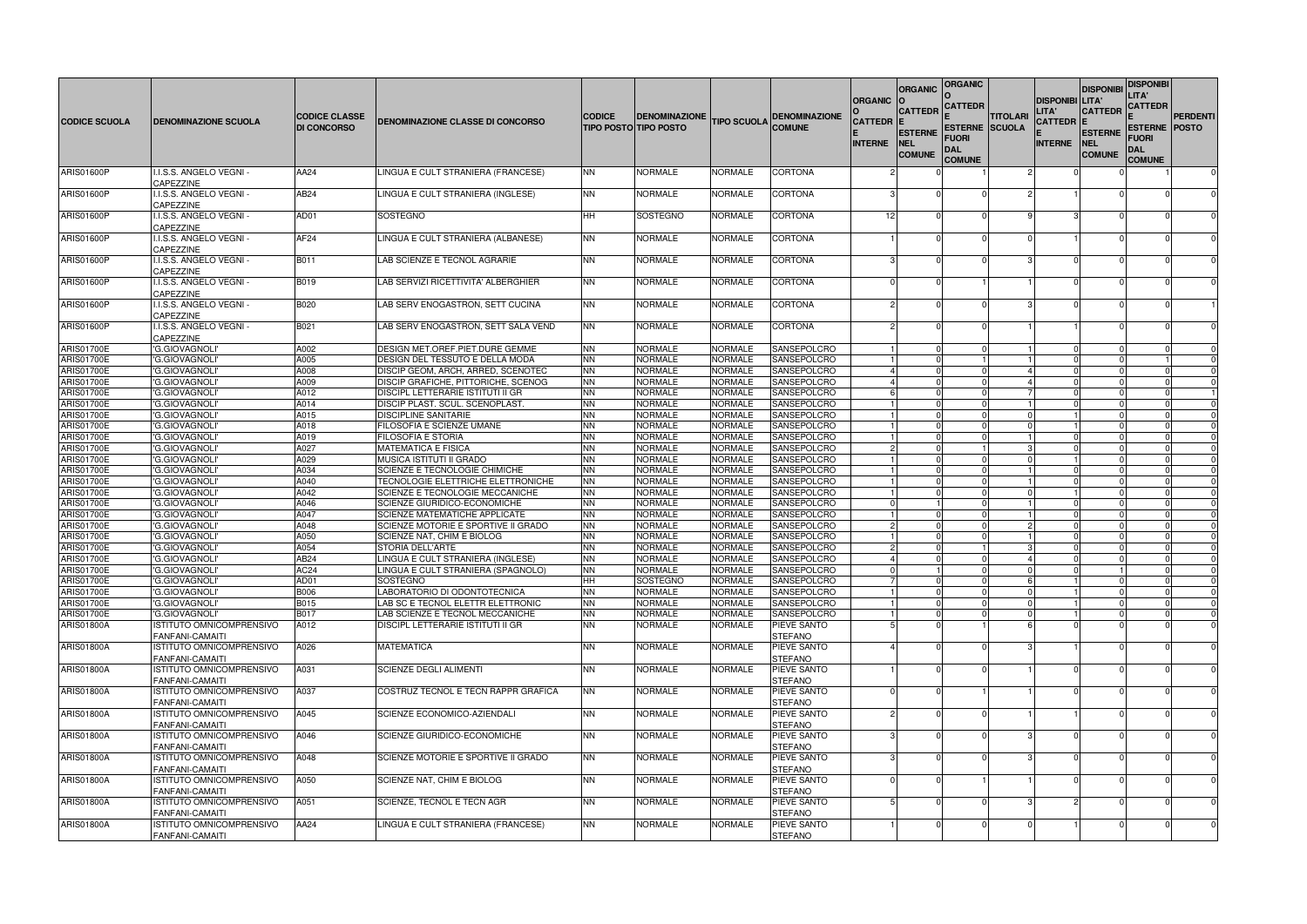| <b>CODICE SCUOLA</b>     | <b>DENOMINAZIONE SCUOLA</b>                                                  | <b>CODICE CLASSE</b><br><b>DI CONCORSO</b> | <b>DENOMINAZIONE CLASSE DI CONCORSO</b>                                        | <b>CODICE</b>          | <b>DENOMINAZIONE</b><br><b>TIPO POSTO TIPO POSTO</b> | <b>TIPO SCUOLA</b>        | <b>DENOMINAZIONE</b><br><b>COMUNE</b>           | <b>ORGANIC</b><br><b>CATTEDR</b><br><b>INTERNE</b> | <b>ORGANIC</b><br><b>CATTEDR</b><br><b>ESTERNE</b><br>NEL<br><b>COMUNE</b> | <b>ORGANIC</b><br>CATTEDR<br><b>ESTERNE SCUOLA</b><br>Fuori<br>DAL<br><b>COMUNE</b> | TITOLARI       | <b>DISPONIBI LITA'</b><br><b>LITA'</b><br>CATTEDR  E<br><b>INTERNE</b> | <b>DISPONIBI</b><br><b>CATTEDR</b><br><b>ESTERNE</b><br><b>INEL</b><br><b>COMUNE</b> | <b>DISPONIBI</b><br>LITA'<br><b>CATTEDR</b><br><b>ESTERNE POSTO</b><br>Fuori<br>DAL<br><b>COMUNE</b> | PERDENTI             |
|--------------------------|------------------------------------------------------------------------------|--------------------------------------------|--------------------------------------------------------------------------------|------------------------|------------------------------------------------------|---------------------------|-------------------------------------------------|----------------------------------------------------|----------------------------------------------------------------------------|-------------------------------------------------------------------------------------|----------------|------------------------------------------------------------------------|--------------------------------------------------------------------------------------|------------------------------------------------------------------------------------------------------|----------------------|
| <b>ARIS01800A</b>        | ISTITUTO OMNICOMPRENSIVO<br><b>FANFANI-CAMAITI</b>                           | AB <sub>24</sub>                           | LINGUA E CULT STRANIERA (INGLESE)                                              | <b>NN</b>              | <b>NORMALE</b>                                       | NORMALE                   | PIEVE SANTO<br><b>STEFANO</b>                   |                                                    |                                                                            |                                                                                     |                |                                                                        |                                                                                      |                                                                                                      | 0                    |
| <b>ARIS01800A</b>        | ISTITUTO OMNICOMPRENSIVO                                                     | AD01                                       | <b>SOSTEGNO</b>                                                                | HH                     | <b>SOSTEGNO</b>                                      | NORMALE                   | PIEVE SANTO                                     | 13                                                 |                                                                            |                                                                                     |                |                                                                        |                                                                                      |                                                                                                      |                      |
| <b>ARIS01800A</b>        | FANFANI-CAMAITI<br>ISTITUTO OMNICOMPRENSIVO                                  | B011                                       | LAB SCIENZE E TECNOL AGRARIE                                                   | <b>NN</b>              | <b>NORMALE</b>                                       | NORMALE                   | <b>STEFANO</b><br>PIEVE SANTO                   |                                                    |                                                                            |                                                                                     |                |                                                                        |                                                                                      |                                                                                                      | $\Omega$             |
| <b>ARIS01800A</b>        | <b>FANFANI-CAMAITI</b><br>ISTITUTO OMNICOMPRENSIVO<br><b>FANFANI-CAMAITI</b> | <b>B019</b>                                | LAB SERVIZI RICETTIVITA' ALBERGHIER                                            | <b>NN</b>              | <b>NORMALE</b>                                       | NORMALE                   | <b>STEFANO</b><br>PIEVE SANTO<br><b>STEFANO</b> |                                                    |                                                                            |                                                                                     |                |                                                                        |                                                                                      |                                                                                                      |                      |
| <b>ARIS01800A</b>        | ISTITUTO OMNICOMPRENSIVO<br>FANFANI-CAMAITI                                  | B020                                       | LAB SERV ENOGASTRON, SETT CUCINA                                               | <b>NN</b>              | <b>NORMALE</b>                                       | NORMALE                   | PIEVE SANTO<br><b>STEFANO</b>                   |                                                    |                                                                            |                                                                                     |                |                                                                        |                                                                                      |                                                                                                      | $\Omega$             |
| <b>ARIS01800A</b>        | ISTITUTO OMNICOMPRENSIVO<br>FANFANI-CAMAITI                                  | B021                                       | LAB SERV ENOGASTRON, SETT SALA VEND                                            | <b>NN</b>              | <b>NORMALE</b>                                       | NORMALE                   | PIEVE SANTO<br><b>STEFANO</b>                   |                                                    |                                                                            |                                                                                     |                |                                                                        |                                                                                      |                                                                                                      | $\Omega$             |
| ARIS019006               | I.I.S.S. BENEDETTO VARCHI                                                    | A008                                       | DISCIP GEOM, ARCH, ARRED, SCENOTEC                                             | <b>NN</b>              | <b>NORMALE</b>                                       | <b>NORMALE</b>            | <b>MONTEVARCHI</b>                              |                                                    |                                                                            |                                                                                     |                | $\Omega$                                                               |                                                                                      |                                                                                                      | $\Omega$             |
| ARIS019006               | I.I.S.S. BENEDETTO VARCHI                                                    | A009                                       | DISCIP GRAFICHE, PITTORICHE, SCENOG                                            | <b>NN</b>              | <b>NORMALE</b>                                       | <b>NORMALE</b>            | MONTEVARCHI                                     |                                                    |                                                                            |                                                                                     | $\overline{c}$ |                                                                        |                                                                                      |                                                                                                      |                      |
| ARIS019006               | I.I.S.S. BENEDETTO VARCHI                                                    | A010                                       | <b>DISCIPLINE GRAFICO-PUBBLICITARIE</b>                                        | <b>NN</b>              | <b>NORMALE</b>                                       | <b>NORMALE</b>            | MONTEVARCHI                                     |                                                    |                                                                            |                                                                                     | $\overline{c}$ |                                                                        |                                                                                      |                                                                                                      |                      |
| ARIS019006<br>ARIS019006 | I.I.S.S. BENEDETTO VARCHI                                                    | A011                                       | DISCIPLINE LETTERARIE E LATINO                                                 | <b>NN</b>              | <b>NORMALE</b>                                       | <b>NORMALE</b>            | <b>MONTEVARCHI</b>                              | 14                                                 |                                                                            |                                                                                     | 13<br>4        |                                                                        |                                                                                      |                                                                                                      | $\Omega$             |
| ARIS019006               | I.I.S.S. BENEDETTO VARCHI<br>I.I.S.S. BENEDETTO VARCHI                       | A012<br>A013                               | <b>DISCIPL LETTERARIE ISTITUTI II GR</b><br>DISCIPL LETTERARIE, LATINO E GRECO | <b>NN</b><br><b>NN</b> | <b>NORMALE</b><br><b>NORMALE</b>                     | NORMALE<br><b>NORMALE</b> | <b>MONTEVARCHI</b><br><b>MONTEVARCHI</b>        |                                                    |                                                                            |                                                                                     |                |                                                                        |                                                                                      |                                                                                                      | $\Omega$<br>$\Omega$ |
| ARIS019006               | I.I.S.S. BENEDETTO VARCHI                                                    | A014                                       | <b>DISCIP PLAST. SCUL. SCENOPLAST</b>                                          | <b>NN</b>              | <b>NORMALE</b>                                       | NORMALE                   | <b>MONTEVARCHI</b>                              |                                                    |                                                                            |                                                                                     |                |                                                                        |                                                                                      |                                                                                                      | $\Omega$             |
| ARIS019006               | I.I.S.S. BENEDETTO VARCHI                                                    | A015                                       | <b>DISCIPLINE SANITARIE</b>                                                    | <b>NN</b>              | <b>NORMALE</b>                                       | <b>NORMALE</b>            | <b>MONTEVARCHI</b>                              |                                                    |                                                                            |                                                                                     | $\Omega$       |                                                                        |                                                                                      |                                                                                                      | $\Omega$             |
| ARIS019006               | I.I.S.S. BENEDETTO VARCHI                                                    | A017                                       | <b>IDISEG STORIA ARTE ISTITUTI II GR</b>                                       | <b>NN</b>              | <b>NORMALE</b>                                       | <b>NORMALE</b>            | <b>MONTEVARCHI</b>                              |                                                    |                                                                            |                                                                                     | 3              |                                                                        |                                                                                      |                                                                                                      | $\Omega$             |
| ARIS019006               | I.I.S.S. BENEDETTO VARCHI                                                    | A018                                       | <b>FILOSOFIA E SCIENZE UMANE</b>                                               | <b>NN</b>              | <b>NORMALE</b>                                       | NORMALE                   | <b>MONTEVARCHI</b>                              |                                                    |                                                                            |                                                                                     | $\mathcal{P}$  |                                                                        |                                                                                      |                                                                                                      | $\Omega$             |
| ARIS019006               | I.I.S.S. BENEDETTO VARCHI                                                    | A019                                       | <b>FILOSOFIA E STORIA</b>                                                      | <b>NN</b>              | <b>NORMALE</b>                                       | <b>NORMALE</b>            | <b>MONTEVARCHI</b>                              |                                                    |                                                                            |                                                                                     | 8              |                                                                        |                                                                                      |                                                                                                      | $\Omega$             |
| ARIS019006               | I.I.S.S. BENEDETTO VARCHI                                                    | A026                                       | <b>MATEMATICA</b>                                                              | <b>NN</b>              | <b>NORMALE</b>                                       | NORMALE                   | <b>MONTEVARCHI</b>                              |                                                    |                                                                            |                                                                                     | -6             |                                                                        |                                                                                      |                                                                                                      | $\Omega$             |
| ARIS019006               | I.I.S.S. BENEDETTO VARCHI                                                    | A027                                       | <b>MATEMATICA E FISICA</b>                                                     | <b>NN</b>              | <b>NORMALE</b>                                       | <b>NORMALE</b>            | <b>MONTEVARCHI</b>                              | -14                                                |                                                                            |                                                                                     | 13             |                                                                        |                                                                                      |                                                                                                      | $\Omega$             |
| ARIS019006               | I.I.S.S. BENEDETTO VARCHI                                                    | A041                                       | SCIENZE E TECNOLOGIE INFORMATICHE                                              | <b>NN</b>              | <b>NORMALE</b>                                       | <b>NORMALE</b>            | <b>MONTEVARCHI</b>                              |                                                    |                                                                            |                                                                                     | $\Omega$       |                                                                        |                                                                                      |                                                                                                      | $\mathbf 0$          |
| ARIS019006               | I.I.S.S. BENEDETTO VARCHI                                                    | A045                                       | SCIENZE ECONOMICO-AZIENDALI                                                    | <b>NN</b>              | <b>NORMALE</b>                                       | NORMALE                   | <b>MONTEVARCHI</b>                              |                                                    |                                                                            |                                                                                     | $\overline{c}$ |                                                                        |                                                                                      |                                                                                                      | $\Omega$             |
| ARIS019006               | I.I.S.S. BENEDETTO VARCHI                                                    | A046                                       | <b>SCIENZE GIURIDICO-ECONOMICHE</b>                                            | <b>NN</b>              | <b>NORMALE</b>                                       | NORMALE                   | <b>MONTEVARCHI</b>                              |                                                    |                                                                            |                                                                                     | 3              |                                                                        |                                                                                      |                                                                                                      |                      |
| ARIS019006               | I.I.S.S. BENEDETTO VARCHI                                                    | A048                                       | SCIENZE MOTORIE E SPORTIVE II GRADO                                            | <b>NN</b>              | <b>NORMALE</b>                                       | <b>NORMALE</b>            | MONTEVARCHI                                     |                                                    |                                                                            |                                                                                     |                | $\Omega$<br>2                                                          |                                                                                      |                                                                                                      | $\mathbf 0$          |
| ARIS019006<br>ARIS019006 | I.I.S.S. BENEDETTO VARCHI                                                    | A050<br>A054                               | <b>SCIENZE NAT, CHIM E BIOLOG</b><br><b>STORIA DELL'ARTE</b>                   | <b>NN</b><br><b>NN</b> | <b>NORMALE</b><br><b>NORMALE</b>                     | <b>NORMALE</b><br>NORMALE | <b>MONTEVARCHI</b><br><b>MONTEVARCHI</b>        |                                                    |                                                                            |                                                                                     | $\overline{c}$ |                                                                        |                                                                                      |                                                                                                      | $\Omega$<br>$\Omega$ |
| ARIS019006               | I.I.S.S. BENEDETTO VARCHI<br>I.I.S.S. BENEDETTO VARCHI                       | AA24                                       | LINGUA E CULT STRANIERA (FRANCESE)                                             | <b>NN</b>              | <b>NORMALE</b>                                       | <b>NORMALE</b>            | <b>MONTEVARCHI</b>                              |                                                    |                                                                            |                                                                                     |                |                                                                        |                                                                                      |                                                                                                      | 0                    |
| ARIS019006               | I.I.S.S. BENEDETTO VARCHI                                                    | AB24                                       | LINGUA E CULT STRANIERA (INGLESE)                                              | <b>NN</b>              | <b>NORMALE</b>                                       | <b>NORMALE</b>            | <b>MONTEVARCHI</b>                              | 10 <sup>1</sup>                                    |                                                                            |                                                                                     | 8              |                                                                        |                                                                                      |                                                                                                      | $\Omega$             |
| ARIS019006               | I.I.S.S. BENEDETTO VARCHI                                                    | AD01                                       | SOSTEGNO                                                                       | HH                     | SOSTEGNO                                             | NORMALE                   | <b>MONTEVARCHI</b>                              | 15                                                 |                                                                            |                                                                                     |                |                                                                        |                                                                                      |                                                                                                      | $\Omega$             |
| ARIS019006               | <b>I.I.S.S. BENEDETTO VARCHI</b>                                             | AF24                                       | LINGUA E CULT STRANIERA (ALBANESE)                                             | <b>NN</b>              | <b>NORMALE</b>                                       | NORMALE                   | <b>MONTEVARCHI</b>                              |                                                    |                                                                            |                                                                                     |                |                                                                        |                                                                                      |                                                                                                      | $\Omega$             |
| ARIS019006               | I.I.S.S. BENEDETTO VARCHI                                                    | B023                                       | LAB SERVIZI SOCIO-SANITARI                                                     | <b>NN</b>              | <b>NORMALE</b>                                       | <b>NORMALE</b>            | <b>MONTEVARCHI</b>                              |                                                    |                                                                            |                                                                                     |                |                                                                        |                                                                                      |                                                                                                      |                      |
| ARIS021006               | I.I.S.S. GALILEO GALILEI - POPPI                                             | A011                                       | DISCIPLINE LETTERARIE E LATINO                                                 | INN.                   | <b>NORMALE</b>                                       | NORMALE                   | <b>POPPI</b>                                    |                                                    |                                                                            |                                                                                     |                |                                                                        |                                                                                      |                                                                                                      |                      |
| ARIS021006               | I.I.S.S. GALILEO GALILEI - POPPI                                             | A012                                       | <b>DISCIPL LETTERARIE ISTITUTI II GR</b>                                       | <b>NN</b>              | <b>NORMALE</b>                                       | <b>NORMALE</b>            | <b>POPPI</b>                                    |                                                    |                                                                            |                                                                                     |                |                                                                        |                                                                                      |                                                                                                      | $\mathbf 0$          |
| ARIS021006               | I.I.S.S. GALILEO GALILEI - POPPI                                             | A017                                       | <b>DISEG STORIA ARTE ISTITUTI II GR</b>                                        | <b>NN</b>              | <b>NORMALE</b>                                       | <b>NORMALE</b>            | <b>POPPI</b>                                    |                                                    |                                                                            |                                                                                     |                |                                                                        |                                                                                      |                                                                                                      | $\mathbf 0$          |
| ARIS021006               | I.I.S.S. GALILEO GALILEI - POPPI                                             | A018                                       | FILOSOFIA E SCIENZE UMANE                                                      | <b>NN</b>              | <b>NORMALE</b>                                       | <b>NORMALE</b>            | <b>POPPI</b>                                    |                                                    |                                                                            |                                                                                     |                |                                                                        |                                                                                      |                                                                                                      | 0                    |
| ARIS021006               | I.I.S.S. GALILEO GALILEI - POPPI                                             | A019                                       | <b>FILOSOFIA E STORIA</b>                                                      | <b>NN</b>              | <b>NORMALE</b>                                       | <b>NORMALE</b>            | POPPI                                           |                                                    |                                                                            |                                                                                     |                |                                                                        |                                                                                      |                                                                                                      | $\Omega$             |
| ARIS021006               | I.I.S.S. GALILEO GALILEI - POPPI                                             | A021                                       | <b>GEOGRAFIA</b>                                                               | <b>NN</b>              | <b>NORMALE</b>                                       | <b>NORMALE</b>            | <b>POPPI</b>                                    |                                                    |                                                                            |                                                                                     |                |                                                                        |                                                                                      |                                                                                                      | $\mathbf 0$          |
| ARIS021006               | I.I.S.S. GALILEO GALILEI - POPPI                                             | A026                                       | <b>MATEMATICA</b>                                                              | <b>NN</b>              | <b>NORMALE</b>                                       | <b>NORMALE</b>            | <b>POPPI</b>                                    |                                                    |                                                                            |                                                                                     |                |                                                                        |                                                                                      |                                                                                                      | $\mathbf 0$          |
| ARIS021006               | I.I.S.S. GALILEO GALILEI - POPPI                                             | A027                                       | <b>MATEMATICA E FISICA</b>                                                     | <b>NN</b>              | <b>NORMALE</b>                                       | <b>NORMALE</b>            | <b>POPPI</b>                                    |                                                    |                                                                            |                                                                                     |                |                                                                        |                                                                                      |                                                                                                      | $\mathbf 0$          |
| ARIS021006               | I.I.S.S. GALILEO GALILEI - POPPI                                             | A045                                       | SCIENZE ECONOMICO-AZIENDALI                                                    | <b>NN</b>              | <b>NORMALE</b>                                       | <b>NORMALE</b>            | <b>POPPI</b>                                    |                                                    | $\mathcal{P}$                                                              |                                                                                     |                |                                                                        |                                                                                      |                                                                                                      | $\mathbf 0$          |
| ARIS021006               | I.I.S.S. GALILEO GALILEI - POPPI                                             | A046                                       | SCIENZE GIURIDICO-ECONOMICHE                                                   | <b>NN</b>              | <b>NORMALE</b>                                       | <b>NORMALE</b>            | <b>POPPI</b>                                    |                                                    |                                                                            |                                                                                     |                |                                                                        |                                                                                      |                                                                                                      | $\mathbf 0$          |
| ARIS021006               | I.I.S.S. GALILEO GALILEI - POPPI                                             | A047                                       | <b>SCIENZE MATEMATICHE APPLICATE</b>                                           | <b>NN</b>              | <b>NORMALE</b>                                       | <b>NORMALE</b>            | POPPI                                           |                                                    |                                                                            |                                                                                     |                |                                                                        |                                                                                      |                                                                                                      | $\mathbf 0$          |
| ARIS021006               | I.I.S.S. GALILEO GALILEI - POPPI                                             | A048                                       | SCIENZE MOTORIE E SPORTIVE II GRADO                                            | <b>NN</b>              | <b>NORMALE</b>                                       | <b>NORMALE</b>            | <b>POPPI</b>                                    |                                                    |                                                                            |                                                                                     |                |                                                                        |                                                                                      |                                                                                                      | $\mathbf 0$          |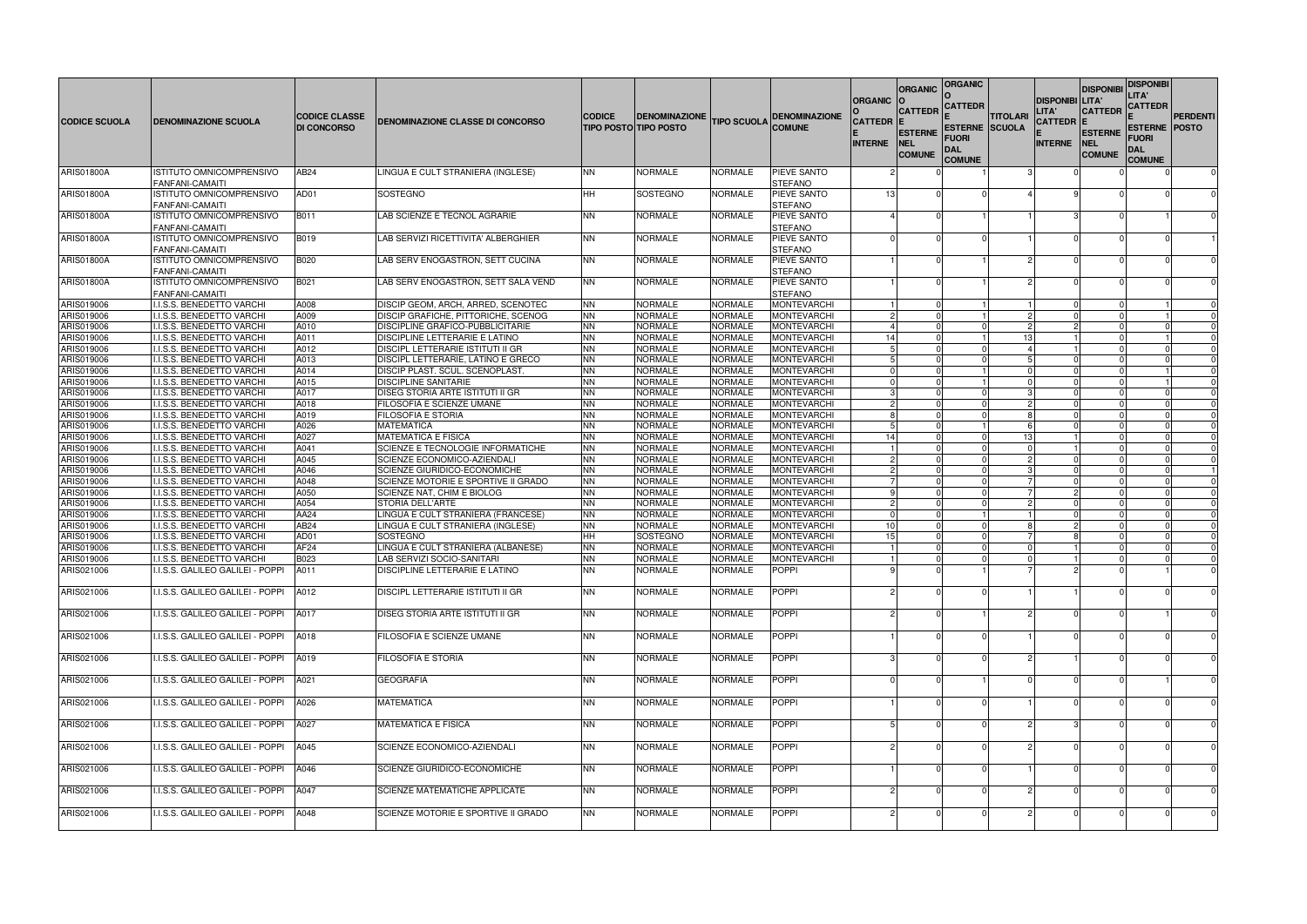|                          |                                                        | <b>CODICE CLASSE</b> |                                                         | <b>CODICE</b>          | <b>DENOMINAZIONE</b>              |                           | <b>DENOMINAZIONE</b>                 | <b>ORGANIC</b>                   | <b>ORGANIC</b><br><b>CATTEDR</b>       | <b>ORGANIC</b><br><b>CATTEDR</b>                                     | <b>TITOLARI</b> | <b>DISPONIBI LITA'</b><br>LITA'    | <b>DISPONIBI</b><br><b>CATTEDR</b>            | <b>DISPONIBI</b><br>LITA'<br><b>CATTEDR</b>                         | <b>PERDENTI</b> |
|--------------------------|--------------------------------------------------------|----------------------|---------------------------------------------------------|------------------------|-----------------------------------|---------------------------|--------------------------------------|----------------------------------|----------------------------------------|----------------------------------------------------------------------|-----------------|------------------------------------|-----------------------------------------------|---------------------------------------------------------------------|-----------------|
| <b>CODICE SCUOLA</b>     | <b>DENOMINAZIONE SCUOLA</b>                            | <b>DI CONCORSO</b>   | <b>DENOMINAZIONE CLASSE DI CONCORSO</b>                 |                        | <b>TIPO POSTO TIPO POSTO</b>      | <b>TIPO SCUOLA</b>        | <b>COMUNE</b>                        | <b>CATTEDR</b><br><b>INTERNE</b> | <b>ESTERNE</b><br>NEL<br><b>COMUNE</b> | <b>ESTERNE SCUOLA</b><br><b>FUORI</b><br><b>DAL</b><br><b>COMUNE</b> |                 | <b>CATTEDR E</b><br><b>INTERNE</b> | <b>ESTERNE</b><br><b>NEL</b><br><b>COMUNE</b> | <b>ESTERNE POSTO</b><br><b>FUORI</b><br><b>DAL</b><br><b>COMUNE</b> |                 |
| ARIS021006               | I.I.S.S. GALILEO GALILEI - POPPI                       | A050                 | SCIENZE NAT, CHIM E BIOLOG                              | <b>NN</b>              | <b>NORMALE</b>                    | <b>NORMALE</b>            | POPPI                                |                                  |                                        |                                                                      |                 |                                    |                                               |                                                                     | $\mathbf{0}$    |
| ARIS021006               | I.I.S.S. GALILEO GALILEI - POPPI                       | AA24                 | LINGUA E CULT STRANIERA (FRANCESE)                      | <b>NN</b>              | <b>NORMALE</b>                    | <b>NORMALE</b>            | <b>POPPI</b>                         |                                  |                                        |                                                                      |                 | $\Omega$                           |                                               |                                                                     |                 |
| ARIS021006               | I.I.S.S. GALILEO GALILEI - POPPI                       | AB24                 | LINGUA E CULT STRANIERA (INGLESE)                       | <b>NN</b>              | <b>NORMALE</b>                    | NORMALE                   | <b>POPPI</b>                         |                                  |                                        |                                                                      |                 |                                    |                                               |                                                                     |                 |
| ARIS021006               | I.I.S.S. GALILEO GALILEI - POPPI                       | AC <sub>24</sub>     | LINGUA E CULT STRANIERA (SPAGNOLO)                      | <b>NN</b>              | <b>NORMALE</b>                    | <b>NORMALE</b>            | POPPI                                |                                  |                                        |                                                                      |                 | $\Omega$                           |                                               |                                                                     |                 |
| ARIS022002               | I.I.S.S. MARCELLI FOIANO                               | A012                 | <b>DISCIPL LETTERARIE ISTITUTI II GR</b>                | <b>NN</b>              | <b>NORMALE</b>                    | <b>NORMALE</b>            | <b>FOIANO DELLA</b><br><b>CHIANA</b> |                                  |                                        |                                                                      |                 | $\Omega$                           | $\Omega$                                      |                                                                     |                 |
| ARIS022002               | I.I.S.S. MARCELLI FOIANO                               | A020                 | <b>FISICA</b>                                           | <b>NN</b>              | <b>NORMALE</b>                    | <b>NORMALE</b>            | <b>FOIANO DELLA</b><br><b>CHIANA</b> |                                  |                                        |                                                                      |                 | $\Omega$                           | $\Omega$                                      |                                                                     |                 |
| ARIS022002               | I.I.S.S. MARCELLI FOIANO                               | A026                 | <b>MATEMATICA</b>                                       | <b>NN</b>              | <b>NORMALE</b>                    | <b>NORMALE</b>            | <b>FOIANO DELLA</b><br><b>CHIANA</b> |                                  |                                        |                                                                      |                 |                                    |                                               |                                                                     |                 |
| ARIS022002               | I.I.S.S. MARCELLI FOIANO                               | A040                 | TECNOLOGIE ELETTRICHE ELETTRONICHE                      | <b>NN</b>              | <b>NORMALE</b>                    | <b>NORMALE</b>            | <b>FOIANO DELLA</b><br><b>CHIANA</b> |                                  |                                        |                                                                      |                 | $\Omega$                           |                                               |                                                                     |                 |
| ARIS022002               | I.I.S.S. MARCELLI FOIANO                               | A041                 | <b>SCIENZE E TECNOLOGIE INFORMATICHE</b>                | <b>NN</b>              | <b>NORMALE</b>                    | <b>NORMALE</b>            | <b>FOIANO DELLA</b><br><b>CHIANA</b> |                                  |                                        |                                                                      |                 |                                    |                                               |                                                                     |                 |
| ARIS022002               | I.I.S.S. MARCELLI FOIANO                               | A042                 | SCIENZE E TECNOLOGIE MECCANICHE                         | <b>NN</b>              | <b>NORMALE</b>                    | <b>NORMALE</b>            | <b>FOIANO DELLA</b><br><b>CHIANA</b> |                                  |                                        |                                                                      |                 | 2                                  |                                               | $\Omega$                                                            |                 |
| ARIS022002               | I.I.S.S. MARCELLI FOIANO                               | A045                 | SCIENZE ECONOMICO-AZIENDALI                             | <b>NN</b>              | <b>NORMALE</b>                    | <b>NORMALE</b>            | FOIANO DELLA<br><b>CHIANA</b>        |                                  |                                        |                                                                      |                 | $\Omega$                           | $\Omega$                                      |                                                                     |                 |
| ARIS022002               | I.I.S.S. MARCELLI FOIANO                               | A046                 | SCIENZE GIURIDICO-ECONOMICHE                            | <b>NN</b>              | <b>NORMALE</b>                    | NORMALE                   | <b>FOIANO DELLA</b><br><b>CHIANA</b> |                                  |                                        |                                                                      |                 |                                    |                                               |                                                                     |                 |
| ARIS022002               | I.I.S.S. MARCELLI FOIANO                               | A047                 | <b>SCIENZE MATEMATICHE APPLICATE</b>                    | <b>NN</b>              | <b>NORMALE</b>                    | NORMALE                   | <b>FOIANO DELLA</b><br><b>CHIANA</b> |                                  |                                        |                                                                      |                 | $\Omega$                           |                                               |                                                                     |                 |
| ARIS022002               | I.I.S.S. MARCELLI FOIANO                               | A048                 | SCIENZE MOTORIE E SPORTIVE II GRADO                     | <b>NN</b>              | <b>NORMALE</b>                    | NORMALE                   | <b>FOIANO DELLA</b><br><b>CHIANA</b> |                                  |                                        |                                                                      |                 | $\Omega$                           | $\Omega$                                      |                                                                     |                 |
| ARIS022002               | I.I.S.S. MARCELLI FOIANO                               | A050                 | SCIENZE NAT, CHIM E BIOLOG                              | <b>NN</b>              | <b>NORMALE</b>                    | <b>NORMALE</b>            | <b>FOIANO DELLA</b><br><b>CHIANA</b> |                                  |                                        |                                                                      |                 | $\Omega$                           | $\Omega$                                      |                                                                     |                 |
| ARIS022002               | I.I.S.S. MARCELLI FOIANO                               | AB <sub>24</sub>     | LINGUA E CULT STRANIERA (INGLESE)                       | <b>NN</b>              | <b>NORMALE</b>                    | <b>NORMALE</b>            | <b>FOIANO DELLA</b><br><b>CHIANA</b> |                                  |                                        |                                                                      |                 |                                    |                                               |                                                                     |                 |
| ARIS022002               | I.I.S.S. MARCELLI FOIANO                               | AD01                 | SOSTEGNO                                                | <b>HH</b>              | SOSTEGNO                          | NORMALE                   | <b>FOIANO DELLA</b><br><b>CHIANA</b> |                                  |                                        |                                                                      |                 | $\mathcal{P}$                      | $\Omega$                                      |                                                                     |                 |
| ARIS022002               | I.I.S.S. MARCELLI FOIANO                               | <b>B015</b>          | LAB SC E TECNOL ELETTR ELETTRONIC                       | <b>NN</b>              | <b>NORMALE</b>                    | NORMALE                   | <b>FOIANO DELLA</b><br><b>CHIANA</b> |                                  |                                        |                                                                      |                 | <sup>0</sup>                       |                                               |                                                                     |                 |
| ARIS022002               | I.I.S.S. MARCELLI FOIANO                               | <b>B017</b>          | LAB SCIENZE E TECNOL MECCANICHE                         | <b>NN</b>              | <b>NORMALE</b>                    | <b>NORMALE</b>            | <b>FOIANO DELLA</b><br><b>CHIANA</b> |                                  |                                        |                                                                      |                 |                                    |                                               |                                                                     |                 |
| ARPC010002               | LICEO STATALE F. PETRARCA                              | A011                 | DISCIPLINE LETTERARIE E LATINO                          | <b>NN</b>              | <b>NORMALE</b>                    | NORMALE                   | <b>AREZZO</b>                        |                                  |                                        |                                                                      |                 | $\overline{0}$                     |                                               |                                                                     |                 |
| ARPC010002               | LICEO STATALE F. PETRARCA                              | A013                 | DISCIPL LETTERARIE, LATINO E GRECO                      | <b>NN</b>              | <b>NORMALE</b>                    | <b>NORMALE</b>            | <b>AREZZO</b>                        | 10                               |                                        |                                                                      | 10              | $\overline{0}$                     | $\Omega$                                      | $\Omega$                                                            |                 |
| ARPC010002<br>ARPC010002 | LICEO STATALE F. PETRARCA<br>LICEO STATALE F. PETRARCA | A019<br>A027         | <b>FILOSOFIA E STORIA</b><br><b>MATEMATICA E FISICA</b> | <b>NN</b><br><b>NN</b> | <b>NORMALE</b><br><b>NORMALE</b>  | NORMALE<br><b>NORMALE</b> | <b>AREZZO</b><br><b>AREZZO</b>       |                                  |                                        |                                                                      |                 | $\overline{2}$                     | $\Omega$                                      | $\Omega$                                                            | $\Omega$        |
| ARPC010002               | LICEO STATALE F. PETRARCA                              | A029                 | MUSICA ISTITUTI II GRADO                                | <b>NN</b>              | <b>NORMALE</b>                    | NORMALE                   | <b>AREZZO</b>                        |                                  |                                        |                                                                      |                 | $\Omega$                           |                                               | $\Omega$                                                            |                 |
| ARPC010002               | LICEO STATALE F. PETRARCA                              | A046                 | <b>SCIENZE GIURIDICO-ECONOMICHE</b>                     | <b>NN</b>              | <b>NORMALE</b>                    | NORMALE                   | <b>AREZZO</b>                        |                                  |                                        |                                                                      |                 | $\Omega$                           |                                               | $\Omega$                                                            |                 |
| ARPC010002               | LICEO STATALE F. PETRARCA                              | A048                 | ISCIENZE MOTORIE E SPORTIVE II GRADO                    | <b>NN</b>              | <b>NORMALE</b>                    | NORMALE                   | <b>AREZZO</b>                        |                                  |                                        |                                                                      |                 | $\Omega$                           | $\Omega$                                      | 0                                                                   |                 |
| ARPC010002               | LICEO STATALE F. PETRARCA                              | A050                 | SCIENZE NAT. CHIM E BIOLOG                              | <b>NN</b>              | <b>NORMALE</b>                    | <b>NORMALE</b>            | <b>AREZZO</b>                        |                                  |                                        |                                                                      |                 | $\Omega$                           | $\Omega$                                      |                                                                     |                 |
| ARPC010002               | LICEO STATALE F. PETRARCA                              | A053                 | <b>STORIA DELLA MUSICA</b>                              | <b>NN</b>              | <b>NORMALE</b>                    | <b>NORMALE</b>            | <b>AREZZO</b>                        |                                  |                                        |                                                                      |                 | $\Omega$                           |                                               | $\Omega$                                                            |                 |
| ARPC010002               | LICEO STATALE F. PETRARCA                              | A054                 | <b>STORIA DELL'ARTE</b>                                 | <b>NN</b>              | <b>NORMALE</b>                    | NORMALE                   | <b>AREZZO</b>                        |                                  |                                        |                                                                      |                 | $\Omega$                           | - 0                                           | 0                                                                   |                 |
| ARPC010002               | LICEO STATALE F. PETRARCA                              | A063                 | <b>TECNOLOGIE MUSICALI</b>                              | <b>NN</b>              | <b>NORMALE</b>                    | <b>NORMALE</b>            | <b>AREZZO</b>                        |                                  |                                        |                                                                      |                 | $\overline{0}$                     | - 0                                           | $\Omega$                                                            |                 |
| ARPC010002               | LICEO STATALE F. PETRARCA                              | A064                 | TEORIA, ANALISI E COMPOSIZIONE                          | <b>NN</b>              | <b>NORMALE</b>                    | NORMALE                   | <b>AREZZO</b>                        |                                  |                                        |                                                                      |                 | $\Omega$                           |                                               |                                                                     |                 |
| ARPC010002               | LICEO STATALE F. PETRARCA                              | AB24                 | LINGUA E CULT STRANIERA (INGLESE)                       | <b>NN</b>              | <b>NORMALE</b>                    | NORMALE                   | <b>AREZZO</b>                        |                                  |                                        |                                                                      |                 |                                    | $\Omega$                                      | $\Omega$                                                            |                 |
| ARPC010002               | LICEO STATALE F. PETRARCA                              | AB55                 | <b>CHITARRA</b>                                         | <b>NN</b>              | <b>NORMALE</b>                    | NORMALE                   | <b>AREZZO</b>                        |                                  |                                        |                                                                      |                 | $\Omega$                           | $\Omega$                                      | $\Omega$                                                            | $\Omega$        |
| ARPC010002<br>ARPC010002 | LICEO STATALE F. PETRARCA<br>LICEO STATALE F. PETRARCA | AC55<br>AD01         | <b>CLARINETTO</b><br>SOSTEGNO                           | <b>NN</b><br><b>HH</b> | <b>NORMALE</b><br><b>SOSTEGNO</b> | <b>NORMALE</b><br>NORMALE | <b>AREZZO</b><br><b>AREZZO</b>       |                                  |                                        |                                                                      |                 | $\Omega$                           | $\Omega$                                      | $\Omega$                                                            | $\Omega$        |
| ARPC010002               | LICEO STATALE F. PETRARCA                              | AH55                 | <b>OBOE</b>                                             | <b>NN</b>              | <b>NORMALE</b>                    | NORMALE                   | <b>AREZZO</b>                        |                                  |                                        |                                                                      |                 | $\Omega$                           | $\Omega$                                      | $\Omega$                                                            |                 |
| ARPC010002               | LICEO STATALE F. PETRARCA                              | AI55                 | <b>PERCUSSIONI</b>                                      | <b>NN</b>              | <b>NORMALE</b>                    | NORMALE                   | <b>AREZZO</b>                        |                                  |                                        |                                                                      |                 |                                    |                                               |                                                                     |                 |
| ARPC010002               | LICEO STATALE F. PETRARCA                              | AJ55                 | PIANOFORTE                                              | <b>NN</b>              | <b>NORMALE</b>                    | NORMALE                   | <b>AREZZO</b>                        | 11                               |                                        |                                                                      | 10              |                                    | $\Omega$                                      | $\Omega$                                                            |                 |
| ARPC010002               | LICEO STATALE F. PETRARCA                              | AK55                 | SASSOFONO                                               | <b>NN</b>              | <b>NORMALE</b>                    | NORMALE                   | <b>AREZZO</b>                        |                                  |                                        |                                                                      |                 | $\Omega$                           | $\Omega$                                      | $\Omega$                                                            |                 |
| ARPC010002               | LICEO STATALE F. PETRARCA                              | <b>AL55</b>          | <b>TROMBA</b>                                           | <b>NN</b>              | <b>NORMALE</b>                    | NORMALE                   | <b>AREZZO</b>                        |                                  |                                        |                                                                      |                 |                                    |                                               | $\Omega$                                                            |                 |
| ARPC010002               | LICEO STATALE F. PETRARCA                              | AM55                 | <b>VIOLINO</b>                                          | <b>NN</b>              | <b>NORMALE</b>                    | NORMALE                   | <b>AREZZO</b>                        |                                  |                                        |                                                                      |                 | $\Omega$                           | - 0                                           | 0                                                                   | $\Omega$        |
| ARPC010002               | LICEO STATALE F. PETRARCA                              | <b>AN55</b>          | <b>VIOLONCELLO</b>                                      | <b>NN</b>              | <b>NORMALE</b>                    | <b>NORMALE</b>            | <b>AREZZO</b>                        |                                  |                                        |                                                                      | $\overline{2}$  | $\overline{0}$                     | $\overline{0}$                                | $\mathbf 0$                                                         | $\Omega$        |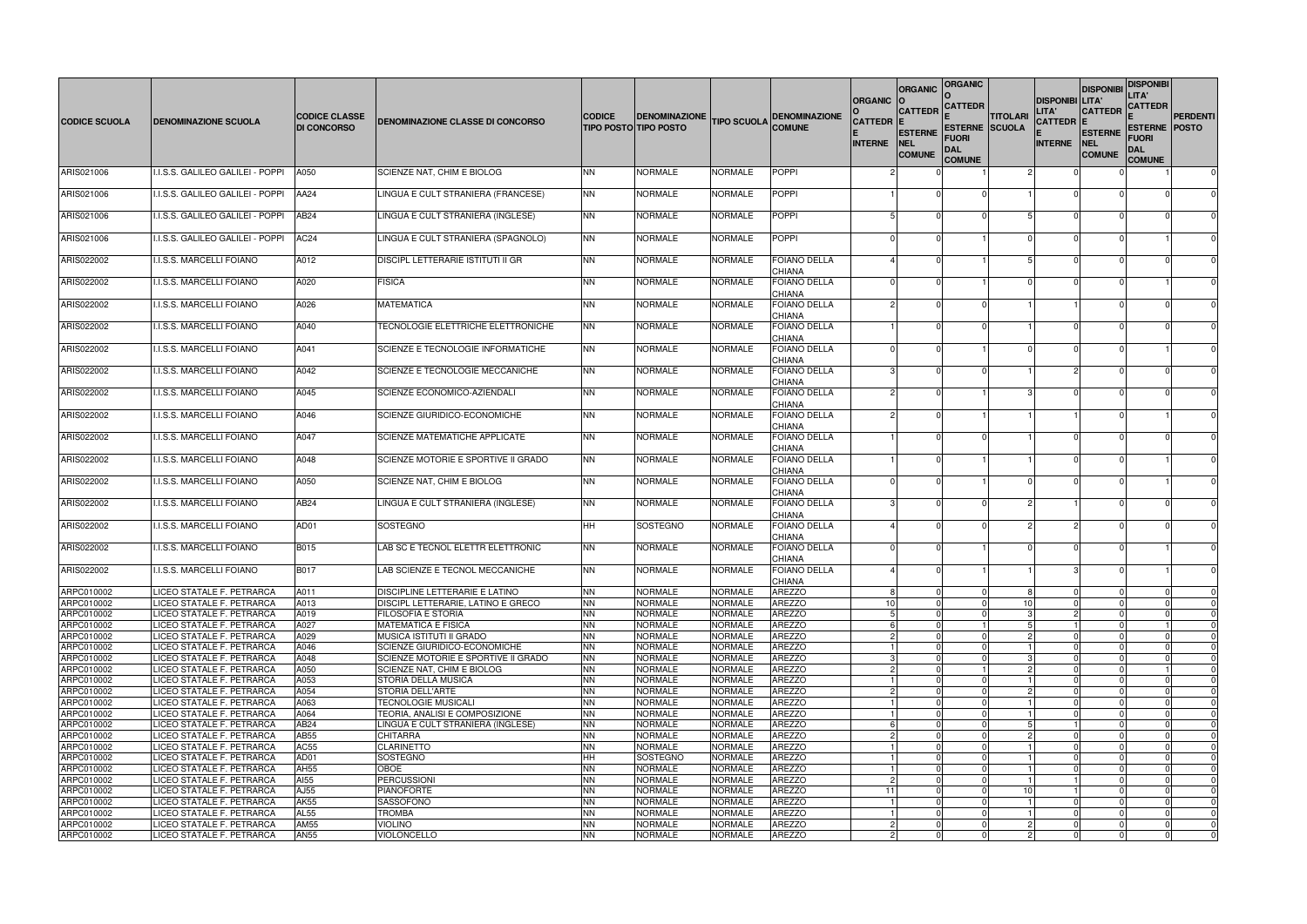| <b>CODICE SCUOLA</b> | <b>DENOMINAZIONE SCUOLA</b>                                 | <b>CODICE CLASSE</b><br><b>DI CONCORSO</b> | DENOMINAZIONE CLASSE DI CONCORSO         | <b>CODICE</b> | <b>DENOMINAZIONE</b><br><b>TIPO POSTO TIPO POSTO</b> | <b>TIPO SCUOLA</b> | <b>DENOMINAZIONE</b><br><b>COMUNE</b>       | <b>ORGANIC</b><br><b>CATTEDR E</b><br><b>INTERNE</b> | <b>ORGANIC</b><br><b>CATTEDR</b><br><b>ESTERNE</b><br><b>NEL</b><br><b>COMUNE</b> | <b>ORGANIC</b><br><b>CATTEDR</b><br>FUORI<br><b>DAL</b><br><b>COMUNE</b> | <b>TITOLARI</b><br><b>ESTERNE SCUOLA</b> | <b>DISPONIBI LITA'</b><br>LITA'<br><b>CATTEDR E</b><br><b>INTERNE</b> | <b>DISPONIBI</b><br><b>CATTEDR</b><br><b>ESTERNE</b><br><b>NEL</b><br><b>COMUNE</b> | <b>DISPONIBI</b><br>LITA'<br><b>CATTEDR</b><br><b>ESTERNE POSTO</b><br>Fuori<br>DAL<br><b>COMUNE</b> | <b>PERDENTI</b> |
|----------------------|-------------------------------------------------------------|--------------------------------------------|------------------------------------------|---------------|------------------------------------------------------|--------------------|---------------------------------------------|------------------------------------------------------|-----------------------------------------------------------------------------------|--------------------------------------------------------------------------|------------------------------------------|-----------------------------------------------------------------------|-------------------------------------------------------------------------------------|------------------------------------------------------------------------------------------------------|-----------------|
| ARPC010002           | LICEO STATALE F. PETRARCA                                   | AO55                                       | CANTO                                    | <b>NN</b>     | <b>NORMALE</b>                                       | <b>NORMALE</b>     | <b>AREZZO</b>                               |                                                      |                                                                                   |                                                                          |                                          |                                                                       |                                                                                     |                                                                                                      | 0               |
| ARPC010002           | LICEO STATALE F. PETRARCA                                   | AW55                                       | <b>FLAUTO TRAVERSO</b>                   | <b>NN</b>     | <b>NORMALE</b>                                       | <b>NORMALE</b>     | <b>AREZZO</b>                               |                                                      |                                                                                   |                                                                          |                                          |                                                                       |                                                                                     |                                                                                                      | $\Omega$        |
| ARPM010006           | LICEI GIOVANNI DA SAN<br><b>GIOVANNI</b>                    | A011                                       | DISCIPLINE LETTERARIE E LATINO           | <b>NN</b>     | <b>NORMALE</b>                                       | NORMALE            | <b>SAN GIOVANNI</b><br>VALDARNO             | -17                                                  |                                                                                   |                                                                          | 15                                       |                                                                       |                                                                                     |                                                                                                      | $\Omega$        |
| ARPM010006           | <b>LICEI GIOVANNI DA SAN</b><br><b>GIOVANNI</b>             | A012                                       | <b>DISCIPL LETTERARIE ISTITUTI II GR</b> | <b>NN</b>     | <b>NORMALE</b>                                       | NORMALE            | <b>SAN GIOVANNI</b><br>VALDARNO             |                                                      |                                                                                   |                                                                          |                                          |                                                                       |                                                                                     |                                                                                                      | $\Omega$        |
| ARPM010006           | LICEI GIOVANNI DA SAN<br><b>GIOVANNI</b>                    | A017                                       | DISEG STORIA ARTE ISTITUTI II GR         | <b>NN</b>     | <b>NORMALE</b>                                       | <b>NORMALE</b>     | <b>SAN GIOVANNI</b><br>VALDARNO             |                                                      |                                                                                   |                                                                          |                                          |                                                                       |                                                                                     |                                                                                                      | $\Omega$        |
| ARPM010006           | LICEI GIOVANNI DA SAN<br><b>GIOVANNI</b>                    | A018                                       | FILOSOFIA E SCIENZE UMANE                | <b>NN</b>     | <b>NORMALE</b>                                       | <b>NORMALE</b>     | <b>SAN GIOVANNI</b><br>VALDARNO             | 11                                                   |                                                                                   |                                                                          | 10                                       |                                                                       |                                                                                     |                                                                                                      | $\Omega$        |
| ARPM010006           | LICEI GIOVANNI DA SAN<br><b>GIOVANNI</b>                    | A019                                       | <b>FILOSOFIA E STORIA</b>                | <b>NN</b>     | <b>NORMALE</b>                                       | <b>NORMALE</b>     | <b>SAN GIOVANNI</b><br>VALDARNO             |                                                      |                                                                                   |                                                                          |                                          |                                                                       |                                                                                     |                                                                                                      | $\Omega$        |
| ARPM010006           | LICEI GIOVANNI DA SAN<br><b>GIOVANNI</b>                    | A027                                       | <b>MATEMATICA E FISICA</b>               | <b>NN</b>     | <b>NORMALE</b>                                       | <b>NORMALE</b>     | <b>SAN GIOVANNI</b><br>VALDARNO             | 14                                                   |                                                                                   |                                                                          |                                          |                                                                       |                                                                                     |                                                                                                      | $\Omega$        |
| ARPM010006           | LICEI GIOVANNI DA SAN<br><b>GIOVANNI</b>                    | A029                                       | MUSICA ISTITUTI II GRADO                 | <b>NN</b>     | <b>NORMALE</b>                                       | <b>NORMALE</b>     | <b>SAN GIOVANNI</b><br>VALDARNO             |                                                      |                                                                                   |                                                                          |                                          |                                                                       |                                                                                     |                                                                                                      | $\Omega$        |
| ARPM010006           | LICEI GIOVANNI DA SAN                                       | A046                                       | SCIENZE GIURIDICO-ECONOMICHE             | <b>NN</b>     | <b>NORMALE</b>                                       | <b>NORMALE</b>     | <b>SAN GIOVANNI</b><br>VALDARNO             |                                                      |                                                                                   |                                                                          |                                          |                                                                       |                                                                                     |                                                                                                      | $\Omega$        |
| ARPM010006           | <b>GIOVANNI</b><br>LICEI GIOVANNI DA SAN                    | A048                                       | SCIENZE MOTORIE E SPORTIVE II GRADO      | <b>NN</b>     | <b>NORMALE</b>                                       | <b>NORMALE</b>     | <b>SAN GIOVANNI</b>                         |                                                      |                                                                                   |                                                                          |                                          |                                                                       |                                                                                     |                                                                                                      | $\Omega$        |
| ARPM010006           | <b>GIOVANNI</b><br><b>LICEI GIOVANNI DA SAN</b>             | A050                                       | SCIENZE NAT, CHIM E BIOLOG               | <b>NN</b>     | <b>NORMALE</b>                                       | <b>NORMALE</b>     | VALDARNO<br><b>SAN GIOVANNI</b>             |                                                      |                                                                                   |                                                                          |                                          |                                                                       |                                                                                     |                                                                                                      | $\Omega$        |
| ARPM010006           | <b>GIOVANNI</b><br>LICEI GIOVANNI DA SAN                    | AA24                                       | LINGUA E CULT STRANIERA (FRANCESE)       | <b>NN</b>     | <b>NORMALE</b>                                       | <b>NORMALE</b>     | VALDARNO<br><b>SAN GIOVANNI</b>             |                                                      |                                                                                   |                                                                          |                                          |                                                                       |                                                                                     |                                                                                                      | $\Omega$        |
| ARPM010006           | <b>GIOVANNI</b><br>LICEI GIOVANNI DA SAN                    | AB24                                       | LINGUA E CULT STRANIERA (INGLESE)        | <b>NN</b>     | <b>NORMALE</b>                                       | <b>NORMALE</b>     | VALDARNO<br><b>SAN GIOVANNI</b>             | -10                                                  |                                                                                   |                                                                          | 10                                       |                                                                       |                                                                                     |                                                                                                      | $\Omega$        |
| ARPM010006           | <b>GIOVANNI</b><br>LICEI GIOVANNI DA SAN<br><b>GIOVANNI</b> | AC <sub>24</sub>                           | LINGUA E CULT STRANIERA (SPAGNOLO)       | <b>NN</b>     | <b>NORMALE</b>                                       | NORMALE            | VALDARNO<br><b>SAN GIOVANNI</b><br>VALDARNO |                                                      |                                                                                   |                                                                          |                                          |                                                                       |                                                                                     |                                                                                                      | $\Omega$        |
| ARPM010006           | LICEI GIOVANNI DA SAN<br><b>GIOVANNI</b>                    | AD01                                       | SOSTEGNO                                 | <b>HH</b>     | SOSTEGNO                                             | <b>NORMALE</b>     | <b>SAN GIOVANNI</b><br>VALDARNO             | 18                                                   |                                                                                   |                                                                          | 13                                       |                                                                       |                                                                                     |                                                                                                      | $\Omega$        |
| ARPM010006           | LICEI GIOVANNI DA SAN<br><b>GIOVANNI</b>                    | AD <sub>24</sub>                           | LINGUA E CULT STRANIERA (TEDESCO)        | <b>NN</b>     | <b>NORMALE</b>                                       | <b>NORMALE</b>     | <b>SAN GIOVANNI</b><br>VALDARNO             |                                                      |                                                                                   |                                                                          |                                          |                                                                       |                                                                                     |                                                                                                      | $\Omega$        |
| ARPM010006           | LICEI GIOVANNI DA SAN<br><b>GIOVANNI</b>                    | AE24                                       | LINGUA E CULT STRANIERA (RUSSO)          | <b>NN</b>     | <b>NORMALE</b>                                       | <b>NORMALE</b>     | <b>SAN GIOVANNI</b><br>VALDARNO             |                                                      |                                                                                   |                                                                          |                                          |                                                                       |                                                                                     |                                                                                                      | $\Omega$        |
| ARPM010006           | LICEI GIOVANNI DA SAN<br><b>GIOVANNI</b>                    | <b>BB02</b>                                | CONV LINGUA STRANIERA (INGLESE)          | <b>NN</b>     | <b>NORMALE</b>                                       | <b>NORMALE</b>     | <b>SAN GIOVANNI</b><br>VALDARNO             |                                                      |                                                                                   |                                                                          |                                          |                                                                       | $\cap$                                                                              |                                                                                                      | $\Omega$        |
| ARPM010006           | LICEI GIOVANNI DA SAN<br><b>GIOVANNI</b>                    | BC02                                       | CONV LINGUA STRANIERA (SPAGNOLO)         | INN.          | <b>NORMALE</b>                                       | <b>NORMALE</b>     | <b>SAN GIOVANNI</b><br>VALDARNO             |                                                      |                                                                                   |                                                                          |                                          |                                                                       |                                                                                     |                                                                                                      |                 |
| ARPM010006           | <b>LICEI GIOVANNI DA SAN</b><br><b>GIOVANNI</b>             | BD <sub>02</sub>                           | CONV LINGUA STRANIERA (TEDESCO)          | <b>NN</b>     | <b>NORMALE</b>                                       | <b>NORMALE</b>     | <b>SAN GIOVANNI</b><br>VALDARNO             |                                                      |                                                                                   |                                                                          |                                          |                                                                       |                                                                                     |                                                                                                      | $\mathbf 0$     |
| ARPM010006           | LICEI GIOVANNI DA SAN<br><b>GIOVANNI</b>                    | BE <sub>02</sub>                           | CONV LINGUA STRANIERA (RUSSO)            | <b>NN</b>     | NORMALE                                              | <b>NORMALE</b>     | <b>SAN GIOVANNI</b><br>VALDARNO             |                                                      |                                                                                   |                                                                          |                                          |                                                                       |                                                                                     |                                                                                                      | $\mathbf 0$     |
| ARPM03000B           | LICEO STATALE VITTORIA<br><b>COLONNA</b>                    | A011                                       | DISCIPLINE LETTERARIE E LATINO           | <b>NN</b>     | <b>NORMALE</b>                                       | NORMALE            | <b>AREZZO</b>                               | 19                                                   |                                                                                   |                                                                          | 17                                       |                                                                       |                                                                                     |                                                                                                      | $\mathbf 0$     |
| <b>ARPM03000B</b>    | <b>LICEO STATALE VITTORIA</b><br><b>COLONNA</b>             | A017                                       | DISEG STORIA ARTE ISTITUTI II GR         | <b>NN</b>     | NORMALE                                              | <b>NORMALE</b>     | <b>AREZZO</b>                               |                                                      |                                                                                   |                                                                          |                                          |                                                                       |                                                                                     |                                                                                                      | $\mathbf 0$     |
| ARPM03000B           | LICEO STATALE VITTORIA<br><b>COLONNA</b>                    | A018                                       | FILOSOFIA E SCIENZE UMANE                | <b>NN</b>     | <b>NORMALE</b>                                       | <b>NORMALE</b>     | <b>AREZZO</b>                               |                                                      |                                                                                   |                                                                          | 10                                       |                                                                       |                                                                                     |                                                                                                      |                 |
| ARPM03000B           | LICEO STATALE VITTORIA<br><b>COLONNA</b>                    | A019                                       | FILOSOFIA E STORIA                       | <b>NN</b>     | <b>NORMALE</b>                                       | NORMALE            | <b>AREZZO</b>                               |                                                      |                                                                                   |                                                                          |                                          |                                                                       |                                                                                     |                                                                                                      | 0               |
| ARPM03000B           | LICEO STATALE VITTORIA<br><b>COLONNA</b>                    | A026                                       | <b>MATEMATICA</b>                        | <b>NN</b>     | <b>NORMALE</b>                                       | NORMALE            | <b>AREZZO</b>                               |                                                      |                                                                                   |                                                                          |                                          |                                                                       |                                                                                     |                                                                                                      | $\mathbf 0$     |
| ARPM03000B           | LICEO STATALE VITTORIA<br><b>COLONNA</b>                    | A027                                       | <b>MATEMATICA E FISICA</b>               | <b>NN</b>     | <b>NORMALE</b>                                       | <b>NORMALE</b>     | <b>AREZZO</b>                               |                                                      |                                                                                   |                                                                          |                                          |                                                                       |                                                                                     |                                                                                                      | $\mathbf 0$     |
| ARPM03000B           | <b>LICEO STATALE VITTORIA</b><br><b>COLONNA</b>             | A046                                       | SCIENZE GIURIDICO-ECONOMICHE             | <b>NN</b>     | <b>NORMALE</b>                                       | <b>NORMALE</b>     | <b>AREZZO</b>                               |                                                      |                                                                                   |                                                                          |                                          |                                                                       |                                                                                     |                                                                                                      | $\mathbf 0$     |
| ARPM03000B           | LICEO STATALE VITTORIA<br><b>COLONNA</b>                    | A048                                       | SCIENZE MOTORIE E SPORTIVE II GRADO      | <b>NN</b>     | NORMALE                                              | <b>NORMALE</b>     | <b>AREZZO</b>                               |                                                      |                                                                                   |                                                                          |                                          |                                                                       |                                                                                     |                                                                                                      | $\mathbf 0$     |
| ARPM03000B           | LICEO STATALE VITTORIA<br><b>COLONNA</b>                    | A050                                       | SCIENZE NAT, CHIM E BIOLOG               | <b>NN</b>     | NORMALE                                              | <b>NORMALE</b>     | AREZZO                                      |                                                      |                                                                                   |                                                                          |                                          |                                                                       |                                                                                     |                                                                                                      | $\mathbf 0$     |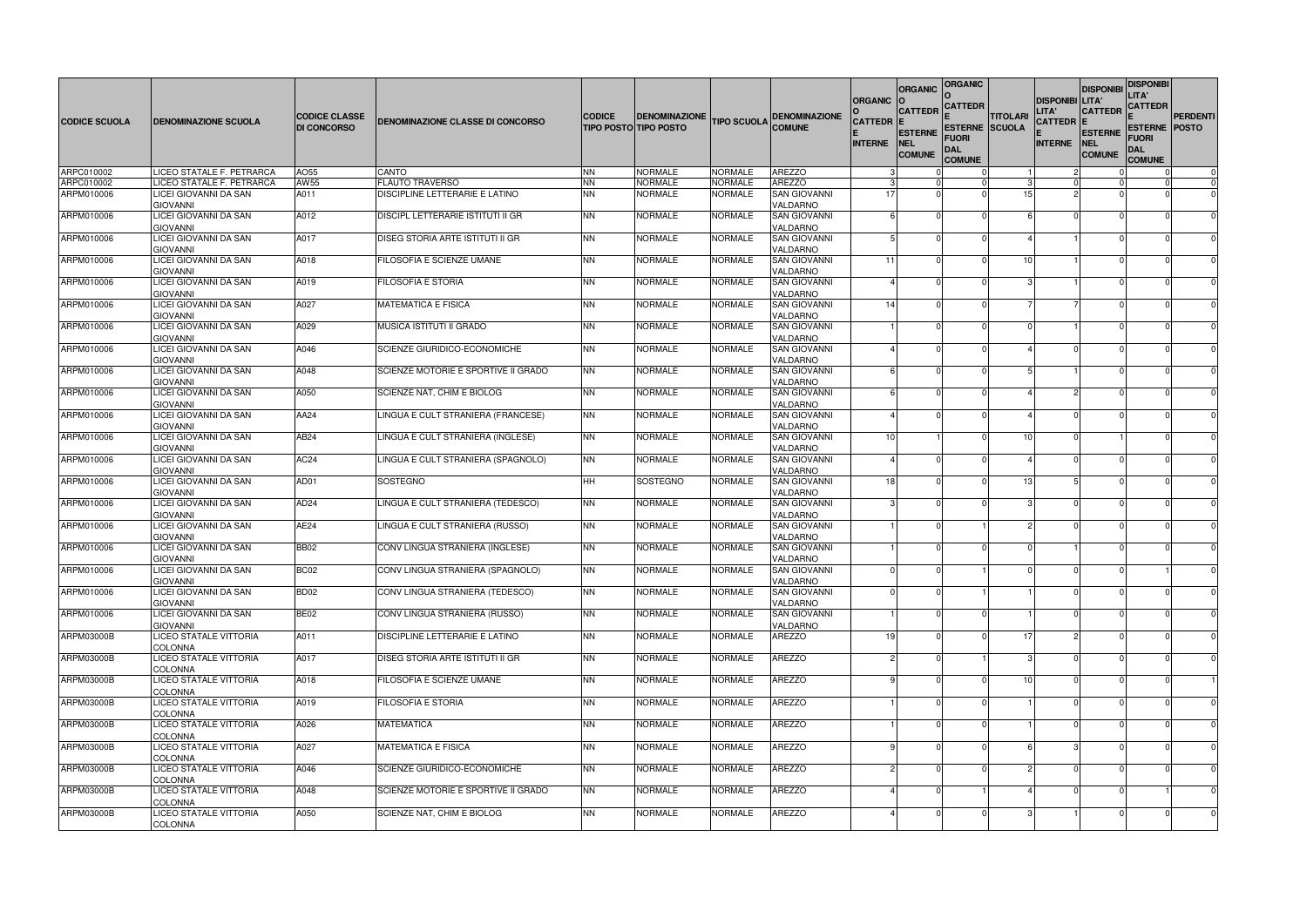|                                 |                                                       |                                            |                                                                   |                        |                                                      |                           |                                       | <b>ORGANIC</b>                     | <b>ORGANIC</b>                                                  | <b>ORGANIC</b><br><b>CATTEDR</b>             |                       | <b>DISPONIBI</b>                      | <b>DISPONIBI</b><br><b>LITA'</b>                                | <b>DISPONIBI</b><br>LITA'<br><b>CATTEDR</b> |                      |
|---------------------------------|-------------------------------------------------------|--------------------------------------------|-------------------------------------------------------------------|------------------------|------------------------------------------------------|---------------------------|---------------------------------------|------------------------------------|-----------------------------------------------------------------|----------------------------------------------|-----------------------|---------------------------------------|-----------------------------------------------------------------|---------------------------------------------|----------------------|
| <b>CODICE SCUOLA</b>            | <b>DENOMINAZIONE SCUOLA</b>                           | <b>CODICE CLASSE</b><br><b>DI CONCORSO</b> | DENOMINAZIONE CLASSE DI CONCORSO                                  | <b>CODICE</b>          | <b>DENOMINAZIONE</b><br><b>TIPO POSTO TIPO POSTO</b> | <b>TIPO SCUOLA</b>        | <b>DENOMINAZIONE</b><br><b>COMUNE</b> | <b>CATTEDR E</b><br><b>INTERNE</b> | <b>CATTEDR</b><br><b>ESTERNE</b><br><b>NEL</b><br><b>COMUNE</b> | <b>ESTERNE SCUOLA</b><br>Fuori<br><b>DAL</b> | <b>TITOLARI</b>       | LITA'<br>CATTEDR  E<br><b>INTERNE</b> | <b>CATTEDR</b><br><b>ESTERNE</b><br><b>NEL</b><br><b>COMUNE</b> | <b>ESTERNE POSTO</b><br>Fuori<br><b>DAL</b> | <b>PERDENTI</b>      |
| ARPM03000B                      | LICEO STATALE VITTORIA                                | AA24                                       | LINGUA E CULT STRANIERA (FRANCESE)                                | <b>NN</b>              | <b>NORMALE</b>                                       | <b>NORMALE</b>            | <b>AREZZO</b>                         |                                    |                                                                 | <b>COMUNE</b>                                |                       |                                       |                                                                 | <b>COMUNE</b>                               | $\mathbf 0$          |
| ARPM03000B                      | COLONNA<br>LICEO STATALE VITTORIA                     | AB24                                       | LINGUA E CULT STRANIERA (INGLESE)                                 | <b>NN</b>              | <b>NORMALE</b>                                       | <b>NORMALE</b>            | <b>AREZZO</b>                         |                                    |                                                                 |                                              |                       |                                       |                                                                 |                                             |                      |
|                                 | <b>COLONNA</b>                                        |                                            |                                                                   |                        |                                                      |                           |                                       |                                    |                                                                 |                                              |                       |                                       |                                                                 |                                             |                      |
| ARPM03000B                      | LICEO STATALE VITTORIA<br><b>COLONNA</b>              | AC24                                       | LINGUA E CULT STRANIERA (SPAGNOLO)                                | <b>NN</b>              | <b>NORMALE</b>                                       | NORMALE                   | <b>AREZZO</b>                         |                                    |                                                                 |                                              |                       |                                       |                                                                 |                                             | $\Omega$             |
| ARPM03000B                      | LICEO STATALE VITTORIA<br>COLONNA                     | AD01                                       | SOSTEGNO                                                          | <b>HH</b>              | SOSTEGNO                                             | <b>NORMALE</b>            | <b>AREZZO</b>                         |                                    |                                                                 |                                              |                       |                                       |                                                                 |                                             | $\Omega$             |
| ARPM03000B                      | LICEO STATALE VITTORIA<br><b>COLONNA</b>              | AD <sub>24</sub>                           | LINGUA E CULT STRANIERA (TEDESCO)                                 | <b>NN</b>              | <b>NORMALE</b>                                       | <b>NORMALE</b>            | <b>AREZZO</b>                         |                                    |                                                                 |                                              |                       |                                       |                                                                 |                                             | $\Omega$             |
| <b>ARPM03000B</b>               | LICEO STATALE VITTORIA<br><b>COLONNA</b>              | AF <sub>24</sub>                           | LINGUA E CULT STRANIERA (ALBANESE)                                | <b>NN</b>              | <b>NORMALE</b>                                       | <b>NORMALE</b>            | <b>AREZZO</b>                         |                                    |                                                                 |                                              |                       |                                       |                                                                 |                                             | $\Omega$             |
| ARPM03000B                      | LICEO STATALE VITTORIA<br>COLONNA                     | <b>BA02</b>                                | CONV LINGUA STRANIERA (FRANCESE)                                  | <b>NN</b>              | <b>NORMALE</b>                                       | <b>NORMALE</b>            | <b>AREZZO</b>                         |                                    |                                                                 |                                              |                       |                                       |                                                                 |                                             | $\Omega$             |
| ARPM03000B                      | <b>LICEO STATALE VITTORIA</b><br><b>COLONNA</b>       | <b>BB02</b>                                | CONV LINGUA STRANIERA (INGLESE)                                   | <b>NN</b>              | <b>NORMALE</b>                                       | <b>NORMALE</b>            | AREZZO                                |                                    |                                                                 |                                              |                       |                                       |                                                                 |                                             | $\Omega$             |
| <b>ARPM03000B</b>               | LICEO STATALE VITTORIA<br>COLONNA                     | BC02                                       | CONV LINGUA STRANIERA (SPAGNOLO)                                  | <b>NN</b>              | <b>NORMALE</b>                                       | <b>NORMALE</b>            | <b>AREZZO</b>                         |                                    |                                                                 |                                              |                       |                                       |                                                                 |                                             |                      |
| ARPS02000Q                      | LICEO STATALE F. REDI                                 | A011                                       | <b>DISCIPLINE LETTERARIE E LATINO</b>                             | <b>NN</b>              | <b>NORMALE</b>                                       | <b>NORMALE</b>            | <b>AREZZO</b>                         | 25                                 |                                                                 |                                              | 21                    |                                       |                                                                 |                                             | $\Omega$             |
| ARPS02000Q                      | LICEO STATALE F. REDI                                 | A017                                       | DISEG STORIA ARTE ISTITUTI II GR                                  | <b>NN</b>              | <b>NORMALE</b>                                       | <b>NORMALE</b>            | <b>AREZZO</b>                         |                                    |                                                                 |                                              |                       |                                       |                                                                 |                                             |                      |
| ARPS02000Q                      | LICEO STATALE F. REDI                                 | A019                                       | <b>FILOSOFIA E STORIA</b>                                         | <b>NN</b>              | <b>NORMALE</b>                                       | <b>NORMALE</b>            | <b>AREZZO</b>                         | 12                                 |                                                                 |                                              | 12                    |                                       |                                                                 |                                             | $\Omega$             |
| <b>ARPS02000Q</b>               | LICEO STATALE F. REDI                                 | A026                                       | <b>MATEMATICA</b>                                                 | <b>NN</b>              | <b>NORMALE</b>                                       | <b>NORMALE</b>            | <b>AREZZO</b>                         |                                    |                                                                 |                                              |                       |                                       |                                                                 |                                             | $\Omega$             |
| <b>ARPS02000Q</b>               | LICEO STATALE F. REDI                                 | A027                                       | <b>MATEMATICA E FISICA</b>                                        | <b>NN</b>              | <b>NORMALE</b>                                       | NORMALE                   | AREZZO                                | 14                                 |                                                                 |                                              | 12                    |                                       |                                                                 |                                             | $\mathbf 0$          |
| ARPS02000Q                      | LICEO STATALE F. REDI                                 | A029                                       | MUSICA ISTITUTI II GRADO                                          | <b>NN</b>              | <b>NORMALE</b>                                       | <b>NORMALE</b>            | <b>AREZZO</b>                         |                                    |                                                                 |                                              |                       |                                       |                                                                 |                                             | $\Omega$             |
| ARPS02000Q                      | LICEO STATALE F. REDI<br><b>LICEO STATALE F. REDI</b> | A041<br>A046                               | SCIENZE E TECNOLOGIE INFORMATICHE                                 | <b>NN</b><br><b>NN</b> | <b>NORMALE</b>                                       | NORMALE<br><b>NORMALE</b> | <b>AREZZO</b><br><b>AREZZO</b>        |                                    |                                                                 |                                              | 2                     |                                       |                                                                 |                                             | $\Omega$             |
| ARPS02000Q<br><b>ARPS02000Q</b> |                                                       |                                            | SCIENZE GIURIDICO-ECONOMICHE                                      | <b>NN</b>              | <b>NORMALE</b>                                       |                           | <b>AREZZO</b>                         |                                    |                                                                 |                                              | <b>C</b>              |                                       |                                                                 |                                             | $\Omega$<br>$\Omega$ |
| ARPS02000Q                      | LICEO STATALE F. REDI<br>LICEO STATALE F. REDI        | A048<br>A050                               | SCIENZE MOTORIE E SPORTIVE II GRADO<br>SCIENZE NAT, CHIM E BIOLOG | <b>NN</b>              | <b>NORMALE</b><br><b>NORMALE</b>                     | NORMALE<br><b>NORMALE</b> | <b>AREZZO</b>                         | -11                                |                                                                 |                                              | 10                    |                                       |                                                                 |                                             | $\Omega$             |
| ARPS02000Q                      | LICEO STATALE F. REDI                                 | A054                                       | STORIA DELL'ARTE                                                  | <b>NN</b>              | <b>NORMALE</b>                                       | <b>NORMALE</b>            | <b>AREZZO</b>                         |                                    |                                                                 |                                              |                       |                                       |                                                                 |                                             | $\Omega$             |
| <b>ARPS02000Q</b>               | LICEO STATALE F. REDI                                 | AA24                                       | LINGUA E CULT STRANIERA (FRANCESE)                                | <b>NN</b>              | <b>NORMALE</b>                                       | NORMALE                   | <b>AREZZO</b>                         |                                    |                                                                 |                                              | З                     |                                       |                                                                 |                                             | $\Omega$             |
| ARPS02000Q                      | LICEO STATALE F. REDI                                 | AB24                                       | LINGUA E CULT STRANIERA (INGLESE)                                 | <b>NN</b>              | <b>NORMALE</b>                                       | <b>NORMALE</b>            | <b>AREZZO</b>                         | 13                                 |                                                                 |                                              | 12                    |                                       |                                                                 |                                             | $\Omega$             |
| ARPS02000Q                      | LICEO STATALE F. REDI                                 | AC <sub>24</sub>                           | LINGUA E CULT STRANIERA (SPAGNOLO)                                | <b>NN</b>              | <b>NORMALE</b>                                       | <b>NORMALE</b>            | <b>AREZZO</b>                         |                                    |                                                                 |                                              | $\boldsymbol{\Delta}$ |                                       |                                                                 |                                             | $\mathbf 0$          |
| ARPS02000Q                      | LICEO STATALE F. REDI                                 | AD <sub>24</sub>                           | LINGUA E CULT STRANIERA (TEDESCO)                                 | <b>NN</b>              | <b>NORMALE</b>                                       | <b>NORMALE</b>            | <b>AREZZO</b>                         |                                    |                                                                 |                                              |                       |                                       |                                                                 |                                             | $\Omega$             |
| ARPS02000Q                      | LICEO STATALE F. REDI                                 | Al24                                       | LINGUA E CULT STRANIERA (CINESE)                                  | <b>NN</b>              | <b>NORMALE</b>                                       | NORMALE                   | <b>AREZZO</b>                         |                                    |                                                                 |                                              |                       |                                       |                                                                 |                                             | $\Omega$             |
| ARPS02000Q                      | LICEO STATALE F. REDI                                 | <b>BA02</b>                                | CONV LINGUA STRANIERA (FRANCESE)                                  | <b>NN</b>              | <b>NORMALE</b>                                       | NORMALE                   | <b>AREZZO</b>                         |                                    |                                                                 |                                              |                       |                                       |                                                                 |                                             | 0                    |
| ARPS02000Q                      | LICEO STATALE F. REDI                                 | <b>BB02</b>                                | CONV LINGUA STRANIERA (INGLESE)                                   | <b>NN</b>              | <b>NORMALE</b>                                       | NORMALE                   | <b>AREZZO</b>                         |                                    |                                                                 |                                              |                       |                                       |                                                                 |                                             |                      |
| ARPS02000Q                      | LICEO STATALE F. REDI                                 | BC <sub>02</sub>                           | CONV LINGUA STRANIERA (SPAGNOLO)                                  | <b>NN</b>              | NORMALE                                              | NORMALE                   | AREZZO                                |                                    |                                                                 |                                              |                       |                                       |                                                                 | <b>0</b>                                    |                      |
| ARPS02000Q                      | LICEO STATALE F. REDI                                 | BD <sub>02</sub>                           | CONV LINGUA STRANIERA (TEDESCO)                                   | <b>NN</b>              | <b>NORMALE</b>                                       | <b>NORMALE</b>            | <b>AREZZO</b>                         |                                    |                                                                 |                                              |                       |                                       |                                                                 |                                             | $\mathbf 0$          |
| ARRI00750X                      | MARGARITONE - CORSO SERALE   A012                     |                                            | DISCIPL LETTERARIE ISTITUTI II GR                                 | <b>NN</b>              | <b>NORMALE</b>                                       | SERALE                    | <b>AREZZO</b>                         |                                    |                                                                 |                                              |                       |                                       |                                                                 |                                             |                      |
| ARRI00750X                      | MARGARITONE - CORSO SERALE 1A040                      |                                            | TECNOLOGIE ELETTRICHE ELETTRONICHE                                | <b>NN</b>              | <b>NORMALE</b>                                       | <b>SERALE</b>             | <b>AREZZO</b>                         |                                    |                                                                 |                                              |                       |                                       |                                                                 |                                             | $\mathbf 0$          |
| ARRI00750X                      | MARGARITONE - CORSO SERALE   B015                     |                                            | LAB SC E TECNOL ELETTR ELETTRONIC                                 | <b>NN</b>              | <b>NORMALE</b>                                       | <b>SERALE</b>             | <b>AREZZO</b>                         |                                    |                                                                 |                                              |                       |                                       |                                                                 |                                             | $\Omega$             |
| ARSD06000L                      | LICEO ARTISTICO P.F. ANNESSO<br>AL CONVITTO           | A002                                       | DESIGN MET.OREF.PIET.DURE GEMME                                   | <b>NN</b>              | <b>NORMALE</b>                                       | <b>NORMALE</b>            | AREZZO                                |                                    |                                                                 |                                              |                       |                                       |                                                                 |                                             | 0                    |
| ARSD06000L                      | LICEO ARTISTICO P.F. ANNESSO<br>AL CONVITTO           | A005                                       | DESIGN DEL TESSUTO E DELLA MODA                                   | <b>NN</b>              | <b>NORMALE</b>                                       | <b>NORMALE</b>            | AREZZO                                |                                    |                                                                 |                                              |                       |                                       |                                                                 |                                             | $\Omega$             |
| ARSD06000L                      | LICEO ARTISTICO P.F. ANNESSO<br>AL CONVITTO           | A007                                       | DISCIPLINE AUDIOVISIVE                                            | <b>NN</b>              | <b>NORMALE</b>                                       | <b>NORMALE</b>            | <b>AREZZO</b>                         |                                    |                                                                 |                                              |                       |                                       |                                                                 |                                             | $\Omega$             |
| ARSD06000L                      | LICEO ARTISTICO P.F. ANNESSO<br>AL CONVITTO           | A008                                       | DISCIP GEOM, ARCH, ARRED, SCENOTEC                                | <b>NN</b>              | <b>NORMALE</b>                                       | <b>NORMALE</b>            | <b>AREZZO</b>                         |                                    |                                                                 |                                              |                       |                                       |                                                                 |                                             | $\Omega$             |
| ARSD06000L                      | LICEO ARTISTICO P.F. ANNESSO<br>AL CONVITTO           | A009                                       | DISCIP GRAFICHE, PITTORICHE, SCENOG                               | <b>NN</b>              | <b>NORMALE</b>                                       | <b>NORMALE</b>            | AREZZO                                |                                    |                                                                 |                                              |                       |                                       |                                                                 |                                             | $\Omega$             |
| ARSD06000L                      | LICEO ARTISTICO P.F. ANNESSO<br>AL CONVITTO           | A010                                       | <b>DISCIPLINE GRAFICO-PUBBLICITARIE</b>                           | <b>NN</b>              | <b>NORMALE</b>                                       | <b>NORMALE</b>            | <b>AREZZO</b>                         |                                    |                                                                 |                                              |                       |                                       |                                                                 |                                             | $\Omega$             |
| ARSD06000L                      | LICEO ARTISTICO P.F. ANNESSO<br>AL CONVITTO           | A012                                       | <b>DISCIPL LETTERARIE ISTITUTI II GR</b>                          | <b>NN</b>              | <b>NORMALE</b>                                       | <b>NORMALE</b>            | AREZZO                                | 19                                 |                                                                 |                                              | 18                    |                                       |                                                                 |                                             | $\Omega$             |
| ARSD06000L                      | LICEO ARTISTICO P.F. ANNESSO<br>AL CONVITTO           | A014                                       | DISCIP PLAST. SCUL. SCENOPLAST.                                   | <b>NN</b>              | <b>NORMALE</b>                                       | <b>NORMALE</b>            | AREZZO                                |                                    |                                                                 |                                              |                       |                                       |                                                                 |                                             | $\mathbf 0$          |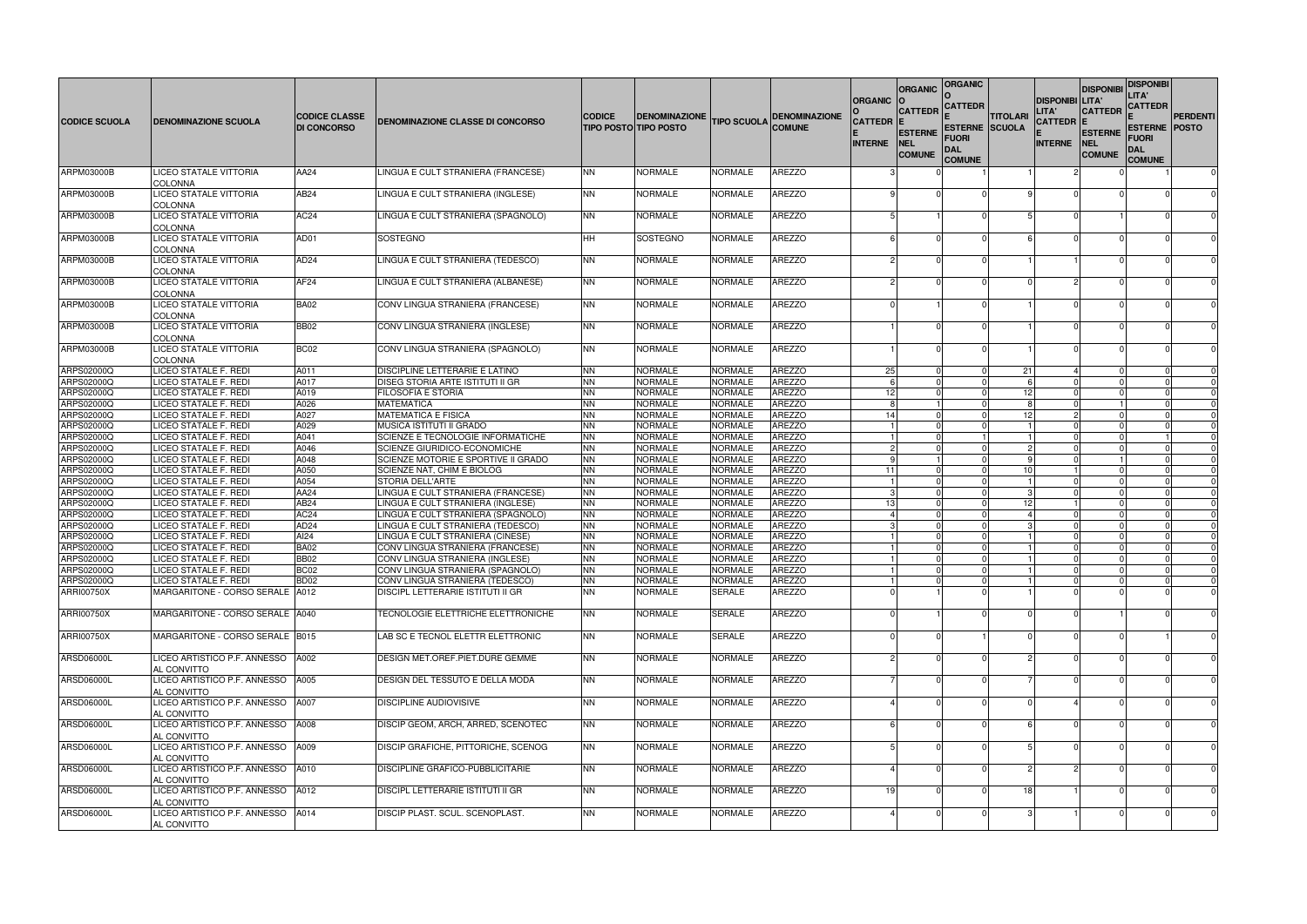| <b>CODICE SCUOLA</b> | <b>DENOMINAZIONE SCUOLA</b>                                | <b>CODICE CLASSE</b><br><b>DI CONCORSO</b> | DENOMINAZIONE CLASSE DI CONCORSO         | <b>CODICE</b>  | <b>DENOMINAZIONE</b><br><b>TIPO POSTO TIPO POSTO</b> | <b>TIPO SCUOLA</b> | <b>DENOMINAZIONE</b><br><b>COMUNE</b> | <b>ORGANIC</b><br><b>CATTEDR E</b><br><b>INTERNE</b> | <b>ORGANIC</b><br><b>CATTEDR</b><br><b>ESTERNE</b><br>NEL<br><b>COMUNE</b> | <b>ORGANIC</b><br><b>CATTEDR</b><br><b>ESTERNE SCUOLA</b><br>FUORI<br><b>DAL</b><br><b>COMUNE</b> | <b>TITOLARI</b> | <b>DISPONIBI LITA'</b><br>LITA'<br><b>CATTEDR E</b><br><b>INTERNE</b> | <b>DISPONIBI</b><br><b>CATTEDR</b><br><b>ESTERNE</b><br><b>NEL</b><br><b>COMUNE</b> | <b>DISPONIBI</b><br>LITA'<br><b>CATTEDR</b><br><b>ESTERNE POSTO</b><br>FUORI<br>DAL<br><b>COMUNE</b> | <b>PERDENTI</b> |
|----------------------|------------------------------------------------------------|--------------------------------------------|------------------------------------------|----------------|------------------------------------------------------|--------------------|---------------------------------------|------------------------------------------------------|----------------------------------------------------------------------------|---------------------------------------------------------------------------------------------------|-----------------|-----------------------------------------------------------------------|-------------------------------------------------------------------------------------|------------------------------------------------------------------------------------------------------|-----------------|
| <b>ARSD06000L</b>    | LICEO ARTISTICO P.F. ANNESSO<br>AL CONVITTO                | A017                                       | <b>DISEG STORIA ARTE ISTITUTI II GR</b>  | <b>NN</b>      | <b>NORMALE</b>                                       | NORMALE            | <b>AREZZO</b>                         |                                                      |                                                                            |                                                                                                   |                 |                                                                       |                                                                                     |                                                                                                      | $\mathbf 0$     |
| ARSD06000L           | LICEO ARTISTICO P.F. ANNESSO<br>AL CONVITTO                | A018                                       | <b>FILOSOFIA E SCIENZE UMANE</b>         | <b>NN</b>      | <b>NORMALE</b>                                       | <b>NORMALE</b>     | <b>AREZZO</b>                         |                                                      |                                                                            |                                                                                                   |                 |                                                                       |                                                                                     |                                                                                                      |                 |
| ARSD06000L           | LICEO ARTISTICO P.F. ANNESSO                               | A019                                       | <b>FILOSOFIA E STORIA</b>                | <b>NN</b>      | <b>NORMALE</b>                                       | <b>NORMALE</b>     | <b>AREZZO</b>                         |                                                      |                                                                            |                                                                                                   |                 |                                                                       |                                                                                     |                                                                                                      | $\Omega$        |
| ARSD06000L           | AL CONVITTO<br>LICEO ARTISTICO P.F. ANNESSO                | A027                                       | <b>MATEMATICA E FISICA</b>               | <b>NN</b>      | <b>NORMALE</b>                                       | <b>NORMALE</b>     | <b>AREZZO</b>                         | 14                                                   |                                                                            |                                                                                                   | 11              |                                                                       |                                                                                     |                                                                                                      | $\Omega$        |
| ARSD06000L           | AL CONVITTO<br>LICEO ARTISTICO P.F. ANNESSO                | A034                                       | SCIENZE E TECNOLOGIE CHIMICHE            | <b>NN</b>      | <b>NORMALE</b>                                       | <b>NORMALE</b>     | <b>AREZZO</b>                         |                                                      |                                                                            |                                                                                                   | 2               |                                                                       |                                                                                     |                                                                                                      | $\Omega$        |
| ARSD06000L           | AL CONVITTO<br>LICEO ARTISTICO P.F. ANNESSO                | A041                                       | SCIENZE E TECNOLOGIE INFORMATICHE        | <b>NN</b>      | <b>NORMALE</b>                                       | <b>NORMALE</b>     | <b>AREZZO</b>                         |                                                      |                                                                            |                                                                                                   |                 |                                                                       |                                                                                     |                                                                                                      | $\Omega$        |
| ARSD06000L           | AL CONVITTO<br>LICEO ARTISTICO P.F. ANNESSO                | A046                                       | SCIENZE GIURIDICO-ECONOMICHE             | <b>NN</b>      | <b>NORMALE</b>                                       | <b>NORMALE</b>     | <b>AREZZO</b>                         |                                                      | $\mathcal{D}$                                                              |                                                                                                   |                 |                                                                       |                                                                                     |                                                                                                      | $\Omega$        |
|                      | AL CONVITTO                                                |                                            |                                          |                |                                                      |                    |                                       |                                                      |                                                                            |                                                                                                   |                 |                                                                       |                                                                                     |                                                                                                      |                 |
| <b>ARSD06000L</b>    | LICEO ARTISTICO P.F. ANNESSO<br>AL CONVITTO                | A048                                       | SCIENZE MOTORIE E SPORTIVE II GRADO      | <b>NN</b>      | <b>NORMALE</b>                                       | NORMALE            | <b>AREZZO</b>                         |                                                      |                                                                            |                                                                                                   |                 |                                                                       |                                                                                     |                                                                                                      | $\Omega$        |
| ARSD06000L           | LICEO ARTISTICO P.F. ANNESSO<br>AL CONVITTO                | A050                                       | SCIENZE NAT, CHIM E BIOLOG               | <b>NN</b>      | <b>NORMALE</b>                                       | NORMALE            | <b>AREZZO</b>                         |                                                      |                                                                            |                                                                                                   |                 |                                                                       |                                                                                     |                                                                                                      | $\Omega$        |
| <b>ARSD06000L</b>    | LICEO ARTISTICO P.F. ANNESSO<br>AL CONVITTO                | A054                                       | <b>STORIA DELL'ARTE</b>                  | <b>NN</b>      | <b>NORMALE</b>                                       | NORMALE            | <b>AREZZO</b>                         |                                                      |                                                                            |                                                                                                   |                 |                                                                       |                                                                                     |                                                                                                      | $\Omega$        |
| ARSD06000L           | LICEO ARTISTICO P.F. ANNESSO<br>AL CONVITTO                | A057                                       | TECNICA DELLA DANZA CLASSICA             | <b>NN</b>      | <b>NORMALE</b>                                       | NORMALE            | <b>AREZZO</b>                         |                                                      |                                                                            |                                                                                                   |                 |                                                                       |                                                                                     |                                                                                                      | $\Omega$        |
| ARSD06000L           | LICEO ARTISTICO P.F. ANNESSO<br>AL CONVITTO                | A058                                       | TECNICA DELLA DANZA CONTEMPORANEA        | <b>NN</b>      | <b>NORMALE</b>                                       | <b>NORMALE</b>     | <b>AREZZO</b>                         |                                                      |                                                                            |                                                                                                   |                 |                                                                       |                                                                                     |                                                                                                      | $\Omega$        |
| ARSD06000L           | LICEO ARTISTICO P.F. ANNESSO<br>AL CONVITTO                | A059                                       | TECN ACCOMP DANZA PRAT MUSIC DANZA       | <b>NN</b>      | <b>NORMALE</b>                                       | <b>NORMALE</b>     | <b>AREZZO</b>                         |                                                      |                                                                            |                                                                                                   |                 |                                                                       |                                                                                     |                                                                                                      |                 |
| ARSD06000L           | LICEO ARTISTICO P.F. ANNESSO                               | AB24                                       | LINGUA E CULT STRANIERA (INGLESE)        | <b>NN</b>      | <b>NORMALE</b>                                       | <b>NORMALE</b>     | <b>AREZZO</b>                         | 10I                                                  |                                                                            |                                                                                                   | R               |                                                                       |                                                                                     |                                                                                                      | $\Omega$        |
| ARSD06000L           | AL CONVITTO<br>LICEO ARTISTICO P.F. ANNESSO                | AD01                                       | SOSTEGNO                                 | <b>HH</b>      | SOSTEGNO                                             | <b>NORMALE</b>     | <b>AREZZO</b>                         | 27                                                   |                                                                            |                                                                                                   | 24              |                                                                       |                                                                                     |                                                                                                      | $\Omega$        |
| <b>ARSD06000L</b>    | AL CONVITTO<br>LICEO ARTISTICO P.F. ANNESSO                | Al24                                       | LINGUA E CULT STRANIERA (CINESE)         | <b>NN</b>      | <b>NORMALE</b>                                       | NORMALE            | <b>AREZZO</b>                         |                                                      |                                                                            |                                                                                                   |                 |                                                                       |                                                                                     |                                                                                                      | $\Omega$        |
| ARSD06000L           | AL CONVITTO<br>LICEO ARTISTICO P.F. ANNESSO<br>AL CONVITTO | AN24                                       | LINGUA E CULT STRANIERA (PORTOGHESE)     | <b>NN</b>      | <b>NORMALE</b>                                       | <b>NORMALE</b>     | <b>AREZZO</b>                         |                                                      |                                                                            |                                                                                                   |                 |                                                                       |                                                                                     |                                                                                                      | $\Omega$        |
| <b>ARTD00251C</b>    | CORSO SERALE I.T.C.                                        | A012                                       | <b>DISCIPL LETTERARIE ISTITUTI II GR</b> | <b>NN</b>      | <b>NORMALE</b>                                       | <b>SERALE</b>      | <b>SANSEPOLCRO</b>                    |                                                      |                                                                            |                                                                                                   |                 |                                                                       |                                                                                     |                                                                                                      | $\mathbf 0$     |
| ARTD00251C           | CORSO SERALE I.T.C.                                        | A045                                       | <b>SCIENZE ECONOMICO-AZIENDALI</b>       | <b>NN</b>      | <b>NORMALE</b>                                       | <b>SERALE</b>      | SANSEPOLCRO                           |                                                      |                                                                            |                                                                                                   |                 |                                                                       |                                                                                     |                                                                                                      |                 |
| ARTD00251C           | CORSO SERALE I.T.C.                                        | A046                                       | SCIENZE GIURIDICO-ECONOMICHE             | <b>NN</b>      | <b>NORMALE</b>                                       | SERALE             | SANSEPOLCRO                           |                                                      |                                                                            |                                                                                                   |                 |                                                                       |                                                                                     |                                                                                                      |                 |
| ARTD01351V           | BUONARROTI-FOSSOMBRONI -<br><b>CORSO SERALE</b>            | A012                                       | DISCIPL LETTERARIE ISTITUTI II GR        | <b>NN</b>      | <b>NORMALE</b>                                       | SERALE             | <b>AREZZO</b>                         |                                                      |                                                                            |                                                                                                   |                 |                                                                       |                                                                                     |                                                                                                      | $\Omega$        |
| ARTD01351V           | BUONARROTI-FOSSOMBRONI -<br>CORSO SERALE                   | A045                                       | SCIENZE ECONOMICO-AZIENDALI              | <b>NN</b>      | <b>NORMALE</b>                                       | SERALE             | <b>AREZZO</b>                         |                                                      |                                                                            |                                                                                                   |                 |                                                                       |                                                                                     |                                                                                                      | $\mathbf 0$     |
| ARTD01351V           | BUONARROTI-FOSSOMBRONI -<br><b>CORSO SERALE</b>            | A046                                       | SCIENZE GIURIDICO-ECONOMICHE             | <b>NN</b>      | <b>NORMALE</b>                                       | SERALE             | <b>AREZZO</b>                         |                                                      |                                                                            |                                                                                                   |                 |                                                                       |                                                                                     |                                                                                                      | $\mathbf 0$     |
| ARTD01351V           | BUONARROTI-FOSSOMBRONI -<br><b>CORSO SERALE</b>            | A047                                       | <b>SCIENZE MATEMATICHE APPLICATE</b>     | <b>NN</b>      | <b>NORMALE</b>                                       | SERALE             | <b>AREZZO</b>                         |                                                      |                                                                            |                                                                                                   |                 |                                                                       |                                                                                     |                                                                                                      | $\mathbf 0$     |
| ARTF02000T           | I.T.I.S. GALILEO GALILEI - AREZZO A012                     |                                            | <b>DISCIPL LETTERARIE ISTITUTI II GR</b> | <b>NN</b>      | <b>NORMALE</b>                                       | <b>NORMALE</b>     | <b>AREZZO</b>                         | 25                                                   |                                                                            |                                                                                                   | 24              |                                                                       |                                                                                     |                                                                                                      | 0               |
| <b>ARTF02000T</b>    | II.T.I.S. GALILEO GALILEI - AREZZO A015                    |                                            | <b>DISCIPLINE SANITARIE</b>              | <b>NN</b>      | <b>NORMALE</b>                                       | <b>NORMALE</b>     | <b>AREZZO</b>                         |                                                      |                                                                            |                                                                                                   |                 |                                                                       |                                                                                     |                                                                                                      | $\mathbf 0$     |
| ARTF02000T           | I.T.I.S. GALILEO GALILEI - AREZZO A017                     |                                            | DISEG STORIA ARTE ISTITUTI II GR         | <b>NN</b>      | <b>NORMALE</b>                                       | <b>NORMALE</b>     | <b>AREZZO</b>                         |                                                      |                                                                            |                                                                                                   |                 |                                                                       |                                                                                     |                                                                                                      | $\mathbf 0$     |
| ARTF02000T           | I.T.I.S. GALILEO GALILEI - AREZZO A019                     |                                            | <b>FILOSOFIA E STORIA</b>                | <b>NN</b>      | <b>NORMALE</b>                                       | <b>NORMALE</b>     | <b>AREZZO</b>                         |                                                      |                                                                            |                                                                                                   |                 |                                                                       |                                                                                     |                                                                                                      | $\mathbf 0$     |
| ARTF02000T           | I.T.I.S. GALILEO GALILEI - AREZZO A020                     |                                            | <b>FISICA</b>                            | <b>NN</b>      | <b>NORMALE</b>                                       | <b>NORMALE</b>     | <b>AREZZO</b>                         |                                                      |                                                                            |                                                                                                   |                 |                                                                       |                                                                                     |                                                                                                      | $\mathbf 0$     |
| ARTF02000T           | I.T.I.S. GALILEO GALILEI - AREZZO A021                     |                                            | <b>GEOGRAFIA</b>                         | <b>NN</b>      | <b>NORMALE</b>                                       | NORMALE            | <b>AREZZO</b>                         |                                                      |                                                                            |                                                                                                   |                 |                                                                       |                                                                                     |                                                                                                      | $\mathbf 0$     |
| ARTF02000T           | I.T.I.S. GALILEO GALILEI - AREZZO A026                     |                                            | <b>MATEMATICA</b>                        | <b>NN</b>      | <b>NORMALE</b>                                       | <b>NORMALE</b>     | <b>AREZZO</b>                         | 16                                                   |                                                                            |                                                                                                   | 14              |                                                                       |                                                                                     |                                                                                                      | $\mathbf 0$     |
| <b>ARTF02000T</b>    | I.T.I.S. GALILEO GALILEI - AREZZO A034                     |                                            | SCIENZE E TECNOLOGIE CHIMICHE            | N <sub>N</sub> | <b>NORMALE</b>                                       | <b>NORMALE</b>     | <b>AREZZO</b>                         | 15                                                   |                                                                            |                                                                                                   | 15              |                                                                       |                                                                                     |                                                                                                      | $\mathbf 0$     |
|                      |                                                            |                                            |                                          |                |                                                      |                    |                                       |                                                      |                                                                            |                                                                                                   |                 |                                                                       |                                                                                     |                                                                                                      |                 |